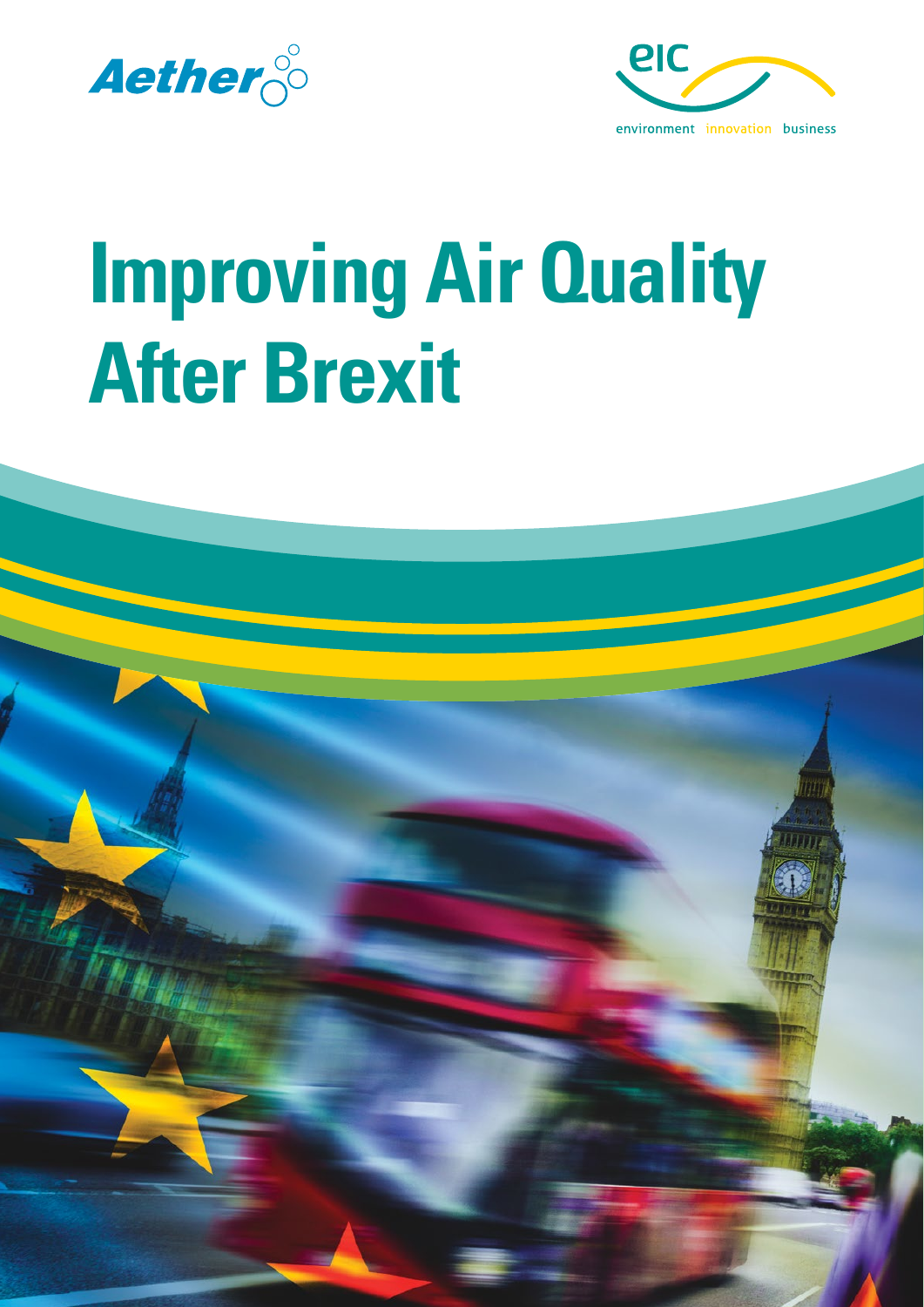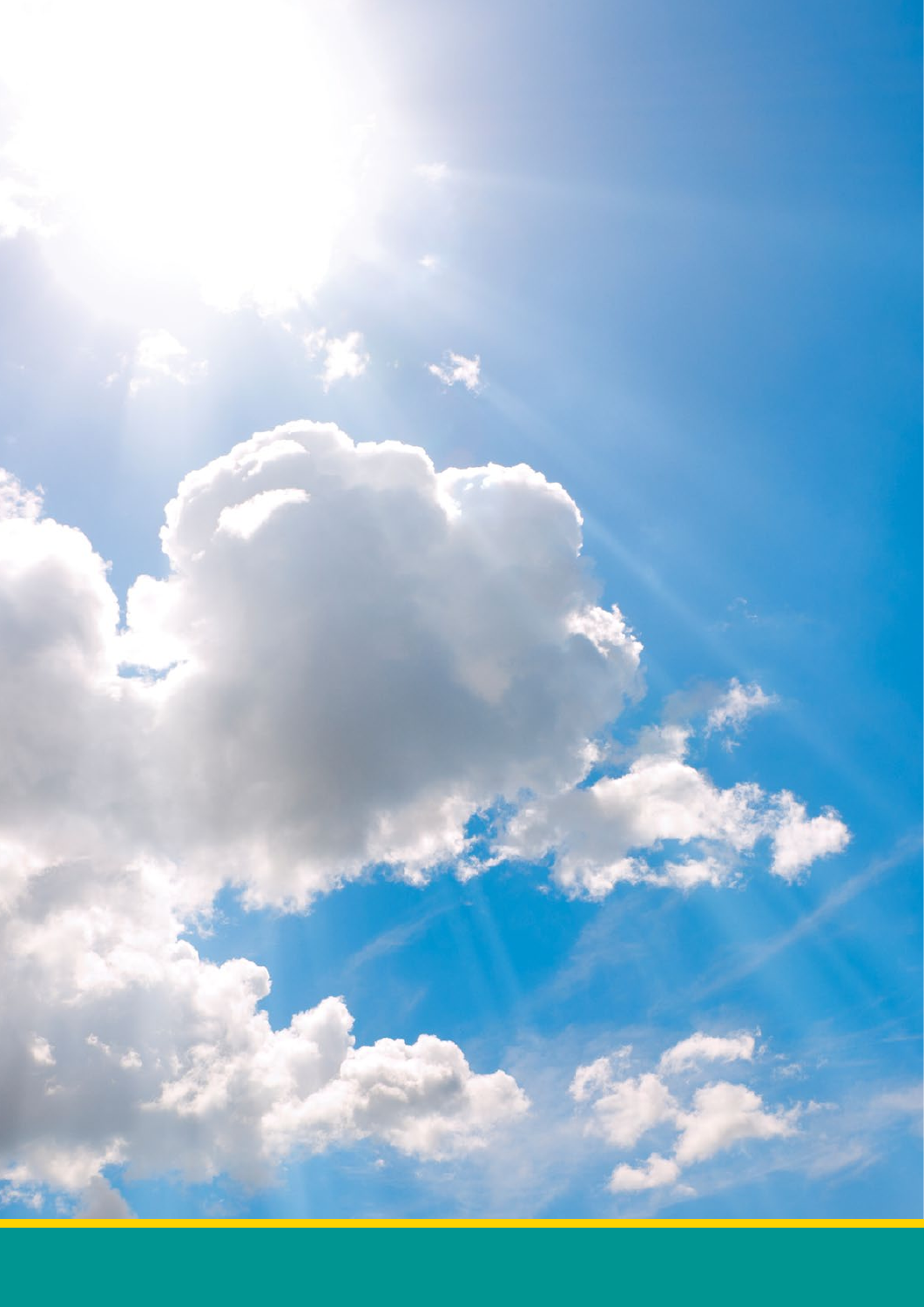# Contents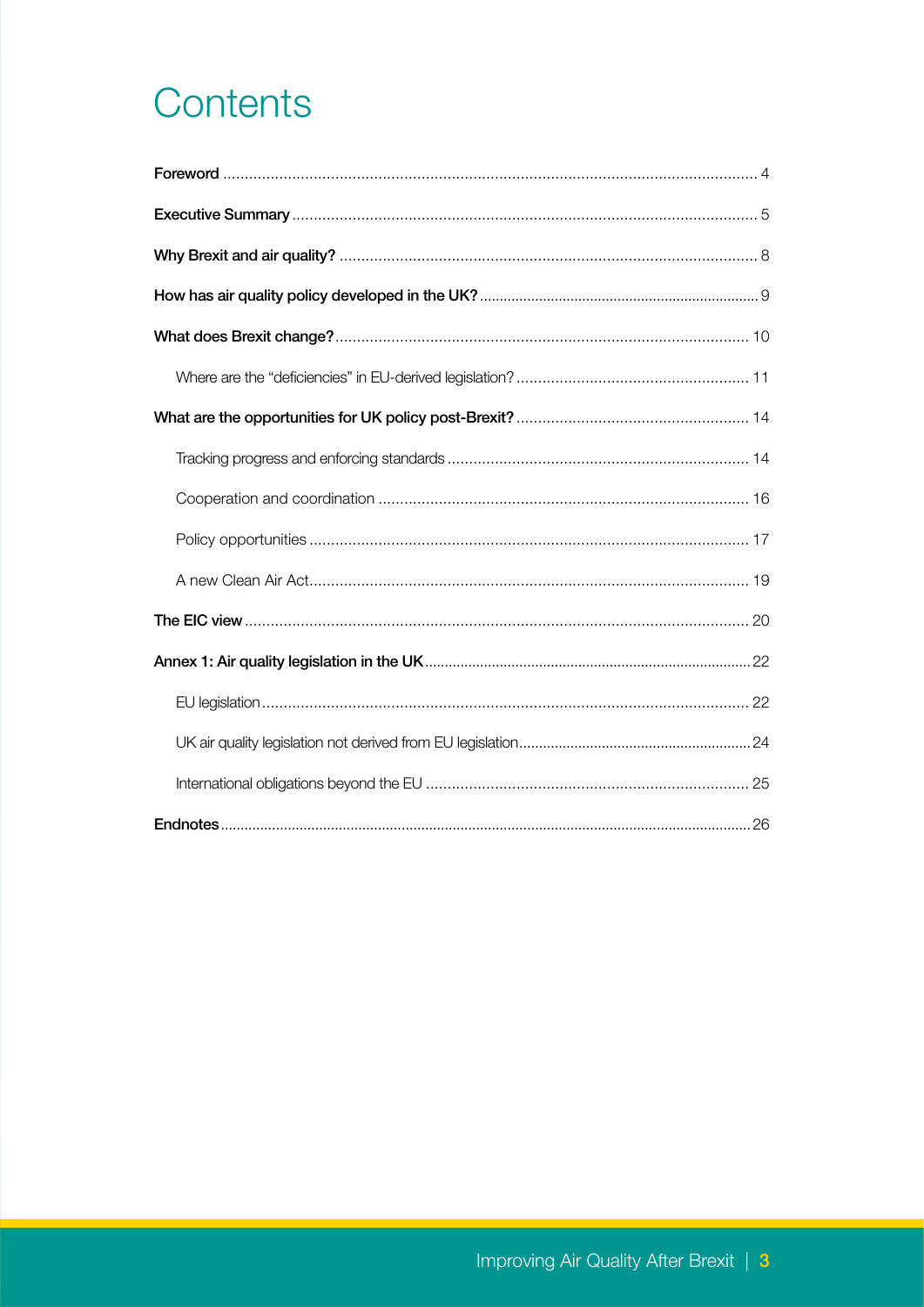### Foreword



Immediately after the Brexit referendum, there was a general concern that leaving the EU would herald a dilution of environmental standards, given how many of our green laws derive from EU Directives and regulations. While that concern has not entirely gone away, and the environmental movement must not be complacent, the focus has moved in recent months to a subtly different concern around environmental governance, or, in plain terms, how can we ensure that the bundle of environmental laws on the statute book post-Brexit are

operated in a coherent and progressive manner? For example, how they will be kept up to date as the science evolves? How will the Government be held to account against the targets it sets itself?

Solving this challenge should be a concern for all of us as citizens, but is also important for the environmental businesses which EIC represents. Britain has a vibrant environmental business sector full of innovation, but to invest, grow, and deliver the environmental improvements we all want to see, these firms need confidence that environmental regulations will not stagnate or be changed on a political whim.

This report is one of a series which EIC is publishing as a contribution to the debate on environmental policy post-Brexit. Co-written with EIC member firm Aether, an environmental consultancy, it looks at air quality policy specifically. Given the public health impact of air pollution, and the role that Supreme Court judgements against the Government have played in galvanising Ministerial action, ensuring we have a world-class policy framework in this area is especially important.

The report covers both key elements of the current framework which must be retained, but also considers how we can draw on best practice around the world and develop a framework that matches the situation the UK faces. While there is continuing uncertainty over the type of post-2019 relationship with the EU Britain will have, and whether there will be a transition period, the clearer we are in terms of how we want environmental policy to work going forward, the better prepared we will be for any eventuality. We hope the report will stimulate debate, and be of value to our politicians and policy makers as our departure from the EU gets ever closer.

I would like to thank Tim Williamson and Mark Gibbs at Aether for their work on this project – without their expertise this report would not have been possible. I am also grateful to all the members of the EIC's Air Quality Working Group who have provided input.

Matthew Farrow Executive Director **EIC**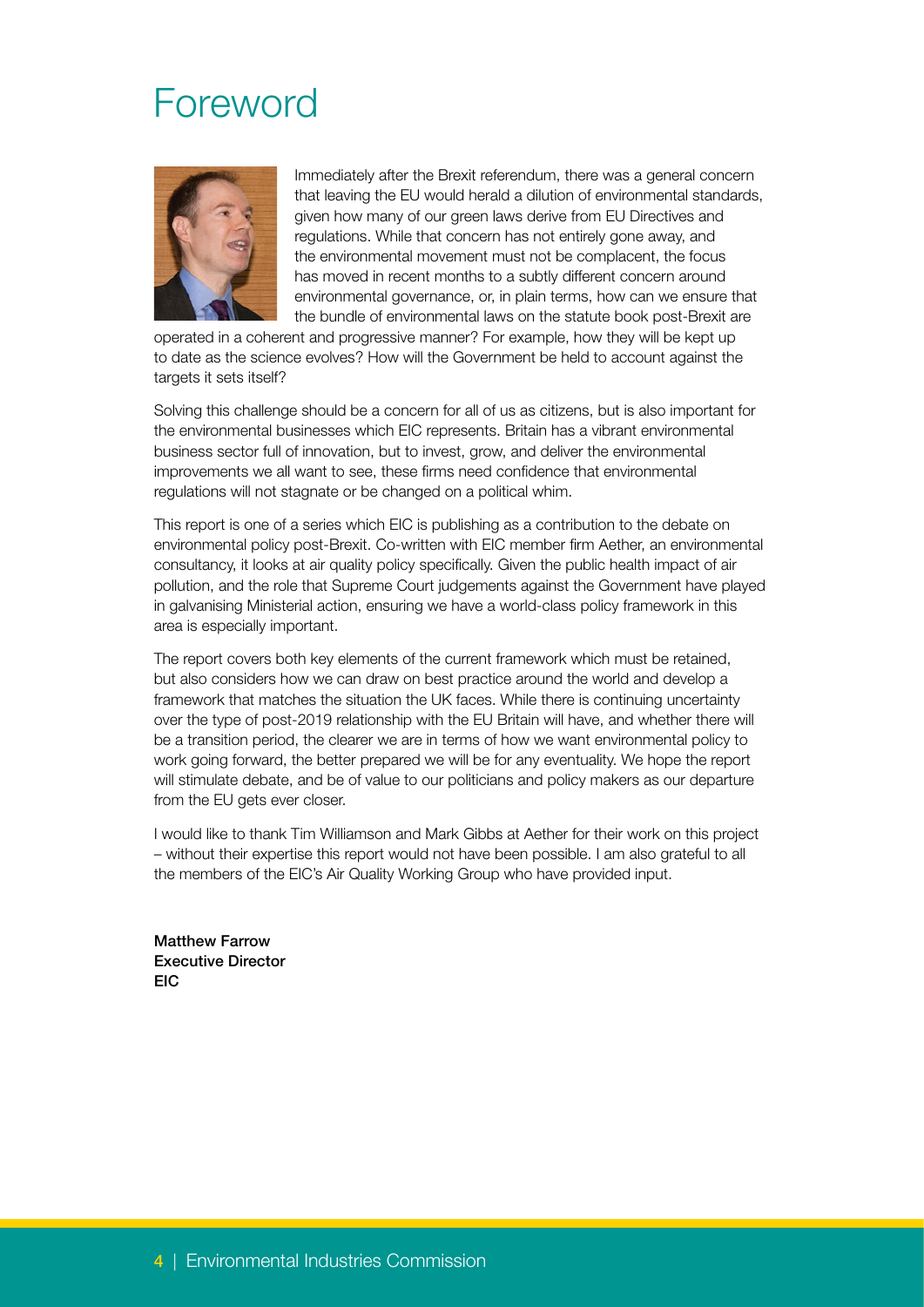### Executive Summary

Poor air quality is recognised nationally and internationally as a significant risk to public health<sup>1</sup> and the environment. Air quality policy in the UK is shaped by an extensive and complex framework of legislation originating in both the UK and from European Law. Significant progress has been made in reducing air pollution over the decades but air pollution still imposes a significant health burden on the UK population and we are failing to meet our legal obligations to meet air quality Limit Values for nitrogen dioxide in many urban areas.

Through the legislative changes required in the implementation of Brexit, the UK Government now has opportunities to significantly improve the regulation of air quality, reduce the public health burden it imposes and increase business confidence, stimulating the green economy. The extent to which the UK will continue to be influenced by EU legislation and enforcement systems, such as the European Court of Justice (ECJ), remains to be seen. This will profoundly impact the way in which air quality is addressed in the UK, as for most other environmental areas.

An overriding question is how to replace the role of the European Commission and ECJ in tracking progress towards targets and enforcing legal obligations on air quality. We propose that a statutory Committee on Air Quality, modelled on the Committee on Climate Change, could take up some of this role, publicly and independently tracking progress and helping to hold the Government to account. This will require a new Clean Air Act which, as well as setting up the Committee, could bring together and update the currently disparate parts of the air quality legislative framework, increasing transparency and clarity of purpose. This is the opportunity for the Government to re-state its intention to uphold the highest standards of public protection.

A new Clean Air Act also offers the chance for the UK to take a lead in innovative air quality legislation, drawing on policies and measures from across the world. A bespoke system for the UK could adopt the principle of continuous improvement for pollutants, such as particulate matter, for which there are no safe thresholds<sup>2</sup>. This would follow the Canadian Government's lead. A new approach could also draw on practices used in other countries and regions to provide clear, independent and meaningful routes of redress on environmental issues, such as through environmental courts.

Regardless of Brexit, the air quality in the UK will still be profoundly influenced by continental Europe, either through the movement of polluted air or the trade in potentially polluting products. Cooperation with other countries both in and outside the EU will remain essential to protecting UK public and environmental health from air pollution. We urge the Government to retain membership of the European Environment Agency, which does not require EU membership, and to continue cooperating in international fora such as the UNECE Convention on Long Range Transboundary Air Pollution.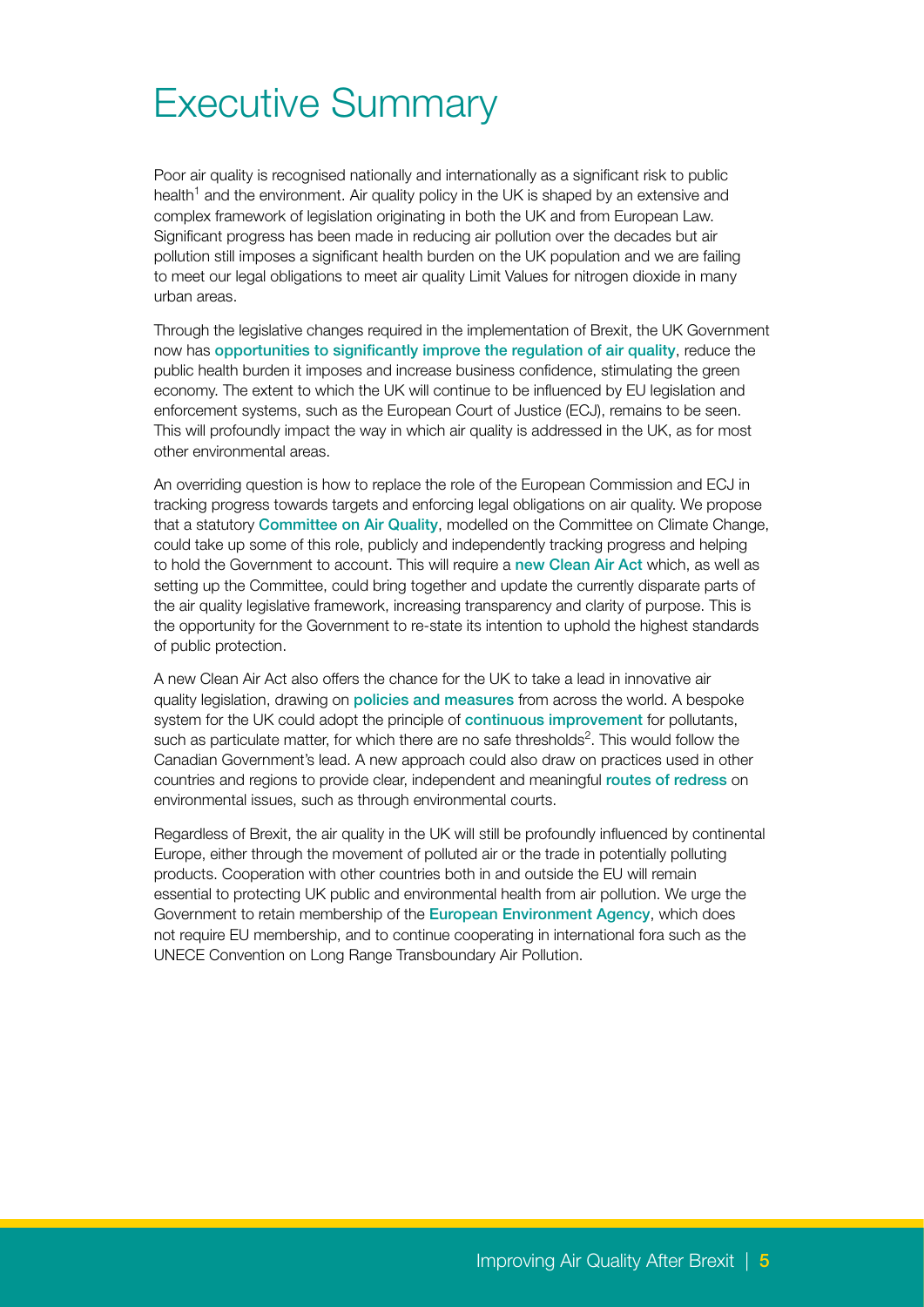In summary, the EIC view is that the UK Government needs to:

- 1. Create a statutory Committee on Air Quality to both track progress towards the achievement of good air quality across the UK and to hold the Government to account, with links to statutory air quality targets;
- 2. Maintain international cooperation, including membership of the European Environment Agency;
- 3. Learn from the policies and measures used across the world to address air pollution and adopt a **continuous improvement** approach to particulate matter ( $PM_{10}$  and  $PM_{2.5}$ ) and its precursors (NO<sub>2</sub>, SO<sub>2</sub> and ammonia);
- 4. Give the above statutory force through a new Clean Air Act;
- 5. Establish clear, independent and meaningful routes of redress on environmental issues;
- 6. Through these actions help to stimulate the green economy for goods and services to reduce environmental impacts.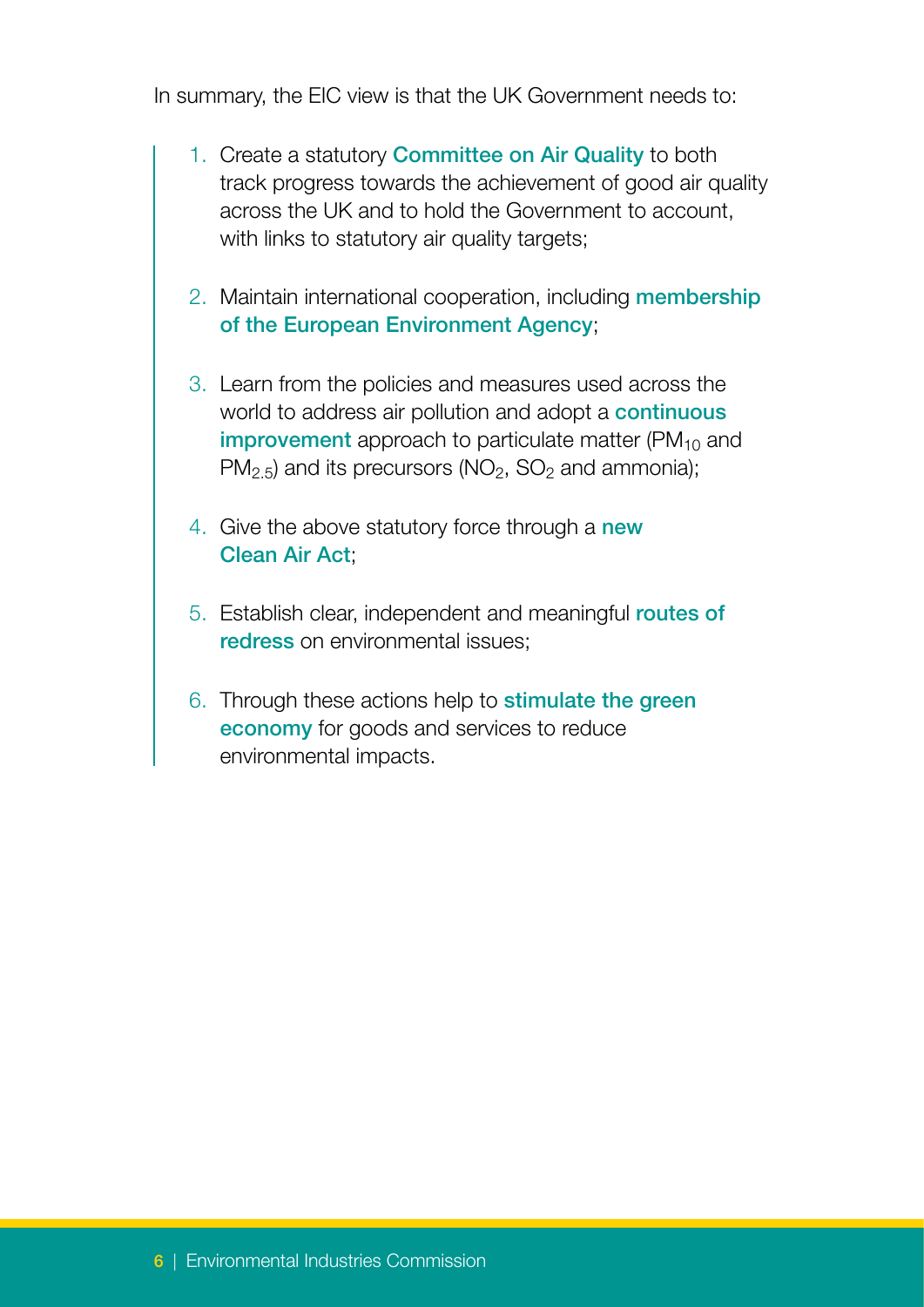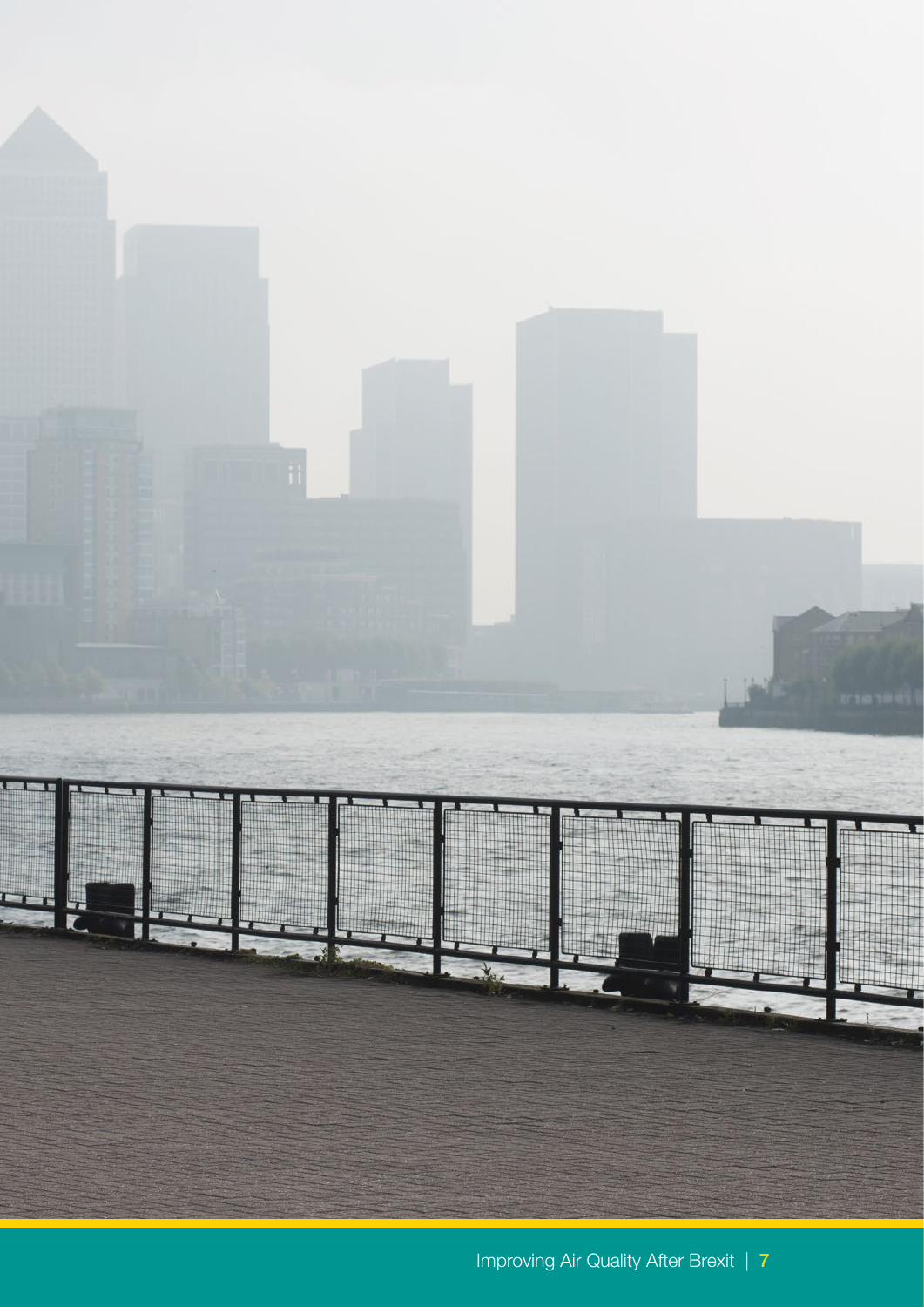### Why Brexit and air quality?

Brexit will change the way we manage air quality. If we are willing, it also provides the opportunity for us to consolidate and improve how we do it.

For air quality, as for all other environmental policy areas, current UK legislation is predominantly derived from EU directives and regulations which the UK has played a major role in shaping. Subject to the final form of the European Union (Withdrawal) Bill and the negotiated settlement between the EU and the UK, this body of legislation is expected to remain on the UK statute book after Exit Day. However, the UK's responsibilities in reporting to the European Union and its accountability to the Commission and European Court of Justice may cease. The UK could also be at liberty to develop its policy and legislation in a different way to that of the EU. We believe this offers an opportunity for the UK to develop new ideas, to streamline and focus its approach, and to regain the innovative position it has held in the past with regard to air quality policy. We strongly urge the UK Government to seize this opportunity.

This report examines the policy landscape as it currently stands, what will change after Brexit and the nature of the opportunity that it affords. By its very nature, such a report is a hostage to the developing nature of Brexit and the arrangements which are currently being negotiated between the UK Government and the European Union. Issues such as when or even whether the UK exits the Single Market are still uncertain and there are many levels of detail to go through before we can say with any certainty how Brexit will impact on UK air quality policy. In framing this report, we have attempted to remain neutral as to the final, "big picture" outcome and have sought to highlight the risks and opportunities this could represent, in the context of air quality. We conclude that six key steps are needed to build on what we have, improve policy development and delivery, and increase protection for the UK population from poor air quality whilst allowing for sustainable development of the economy.

One issue which is not dealt with in this report is devolution. European law is a UK issue, led by UK Government, whereas "the environment" is, in general, devolved. After Brexit, there is an increased likelihood of very different environmental policies being pursued in each of the four UK national regions. While this could raise significant issues in itself, and was acknowledged by Secretary of State for Defra Michael Gove in his evidence to the Environmental Audit Committee on 1 November 2017 $3$ , these are not analysed further in this report.

Nor does this paper analyse in detail the Government's most recent Air Quality Plan<sup>4</sup>, a plan drawn up to meet current EU obligations. In setting up a system of Clean Air Zones to help achieve the EU Air Quality Limit Values for  $NO<sub>2</sub>$ , running alongside local Air Quality Management Areas to help achieve UK Air Quality Objectives – numerically the same but subtly different in assessment – the Plan emphasises the fractured nature of UK air quality policy. This paper sets out some of the ways in which such divisions could be removed.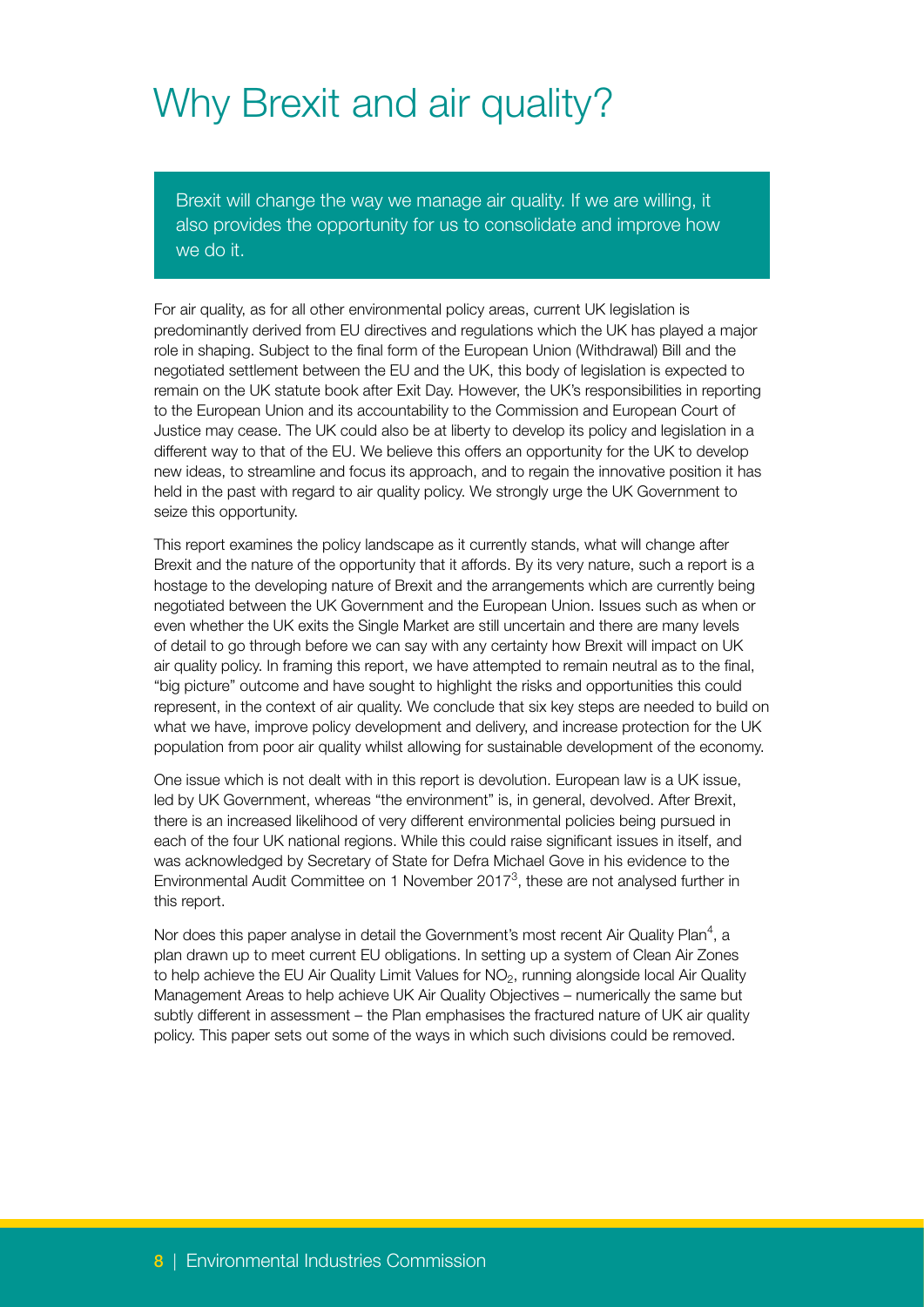## How has air quality policy developed in the UK?

Concern about air pollution is hardly new and the roots of the UK's air quality and air pollution control legislation can be traced back several centuries. 1273 saw the first regulation against the burning of coal as being "prejudicial to health". In the 19th and 20th centuries, the UK was an innovator in this area, with the Alkali Act 1863 establishing a national system of pollution control Inspectors and the Clean Air Act 1956 marking the first serious attempt to improve urban air quality. In the 1990s, the UK preceded EU legislation, setting up a system of integrated pollution control for industrial installations under the Environmental Protection Act 1990. With the introduction of the Environment Act 1995, the UK set up a system of national targets for concentrations of a range of pollutants in ambient air, again arguably preceding EU legislation by several years. The 1995 Act also established the system of Local Air Quality Management (LAQM). It marked the last time the UK passed new primary legislation on air quality which did not originate from the EU.

The EU's role in developing a common environmental legislative framework for the whole of the Community started in 1973 with the adoption of the first Environmental Action Programme. The current iteration of the programme, the seventh, will take EU policy through to 2020, with a key aim of ensuring full implementation of the current body of legislation on the environment.

Two further elements have helped shape the UK's air quality policy and legislation: The United Nations (UN), in the guise of the UNECE<sup>5</sup> and UN Environment<sup>6</sup>, and the national and international body of law and agreements on climate change. The UNECE Gothenburg Protocol<sup>7</sup> has the highest profile. Agreed in 1999, it is the culmination of a series of protocols under the Convention on Long Range Transboundary Air Pollution (CLRTAP) aimed at addressing the damage pollution emitted in one country has on others. The Convention now also covers North America, Europe and parts of Asia. Within the EU, these Conventions and Protocols are given "hard law" status through EU Directives which, in common with all EU directives, contain mandatory requirements to transpose them into national legislation.

Taking these as a whole, UK air quality and air pollution policy (and legislation) acts in four key ways:

- National emissions control, to address transboundary effects on both human health and ecosystems;
- Local air quality management, to address the impact of poor air quality on human health;
- Industrial pollution control, as part of integrated pollution control; and
- Product standards and controls, including vehicle emission standards.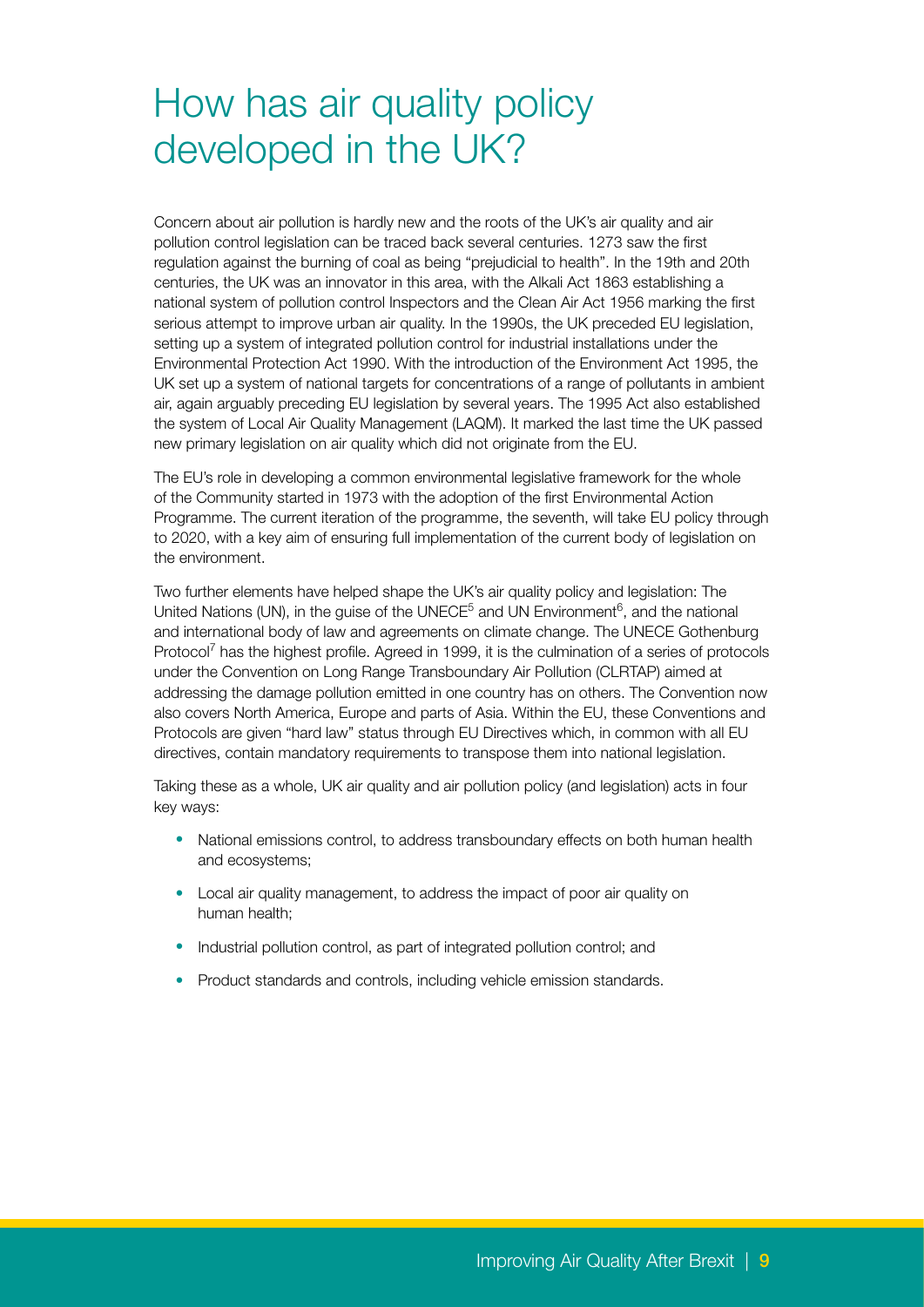Legislation which imposes duties or restrictions on bodies or individuals requires some form of enforcement and air pollution legislation is no different. However, the strength and method of enforcement varies considerably. For UK law, there are some direct sanctions, such as operating a "potentially polluting" process without a permit or a breach of those permit conditions. Local authorities not complying with their duties can, in certain circumstances, be directed to do so by the relevant Secretary of State. There is no constitutional or environmental court in the UK, although the action or inaction of any public body, including the Government, can be subject to judicial review. The presiding judge can direct that body to undertake corrective action; failure to comply is regarded as contempt of court which can attract criminal sanctions and, potentially, damages.

At the local level, enforcement is usually undertaken by local authorities although they often lack the power or capacity to undertake enforcement action for air quality provisions. While not directly related to membership of the EU, changes in legislation following Brexit will need to take into account the ability of local authorities to enforce measures such as low emission zones.

At the EU level, there is a well-defined enforcement process, initiated by the European Commission and ending in the European Court of Justice, which has the power to impose a range of sanctions on Member State Governments, including substantial fines. Above the EU level, for example in relation to the CLRTAP, there is little by way of enforcement, compliance being mainly considered a reputational issue. The provisions of international conventions and treaties like the Gothenburg Protocol are legally binding on signatory Governments but it is not clear whether failure to comply could be challenged through judicial review.

### What does Brexit change?

The current draft of the European Union (Withdrawal) Bill<sup>8</sup> states that "EU-derived domestic *legislation, as it has effect in domestic law immediately before exit day, continues to have effect in domestic law on and after exit day"*. In other words, the EU-derived part of the UK's suite of air quality legislation, for example the air quality limit values, will remain in place after Brexit. This is confirmed in the Department for Exiting the EU (DExEU) Factsheet No. 8: Environmental Protections<sup>9</sup>, which says that the Repeal Bill *"will convert the existing body of EU environmental law into UK law, making sure the same protections are in place in the UK and laws still function effectively after the UK leaves the EU".* However, environmental principles, such as the precautionary principle which is written into the Lisbon Treaty, will not be carried over as things currently stand.

On 21 July 2017, Michael Gove, the Secretary of State for Defra, delivered a keynote speech on the environment<sup>10</sup>, saying that the EU has been a driver of environmental improvement and protection in many areas. However, he also said that *"outside the European Union, we can do much better"*. While this was said in the context of emissions testing for road vehicles, i.e. Dieselgate, it is worth examining where else we could upgrade air quality protections, accelerating improvement, linking more closely to health and environmental outcomes and making the whole structure more transparent and efficient.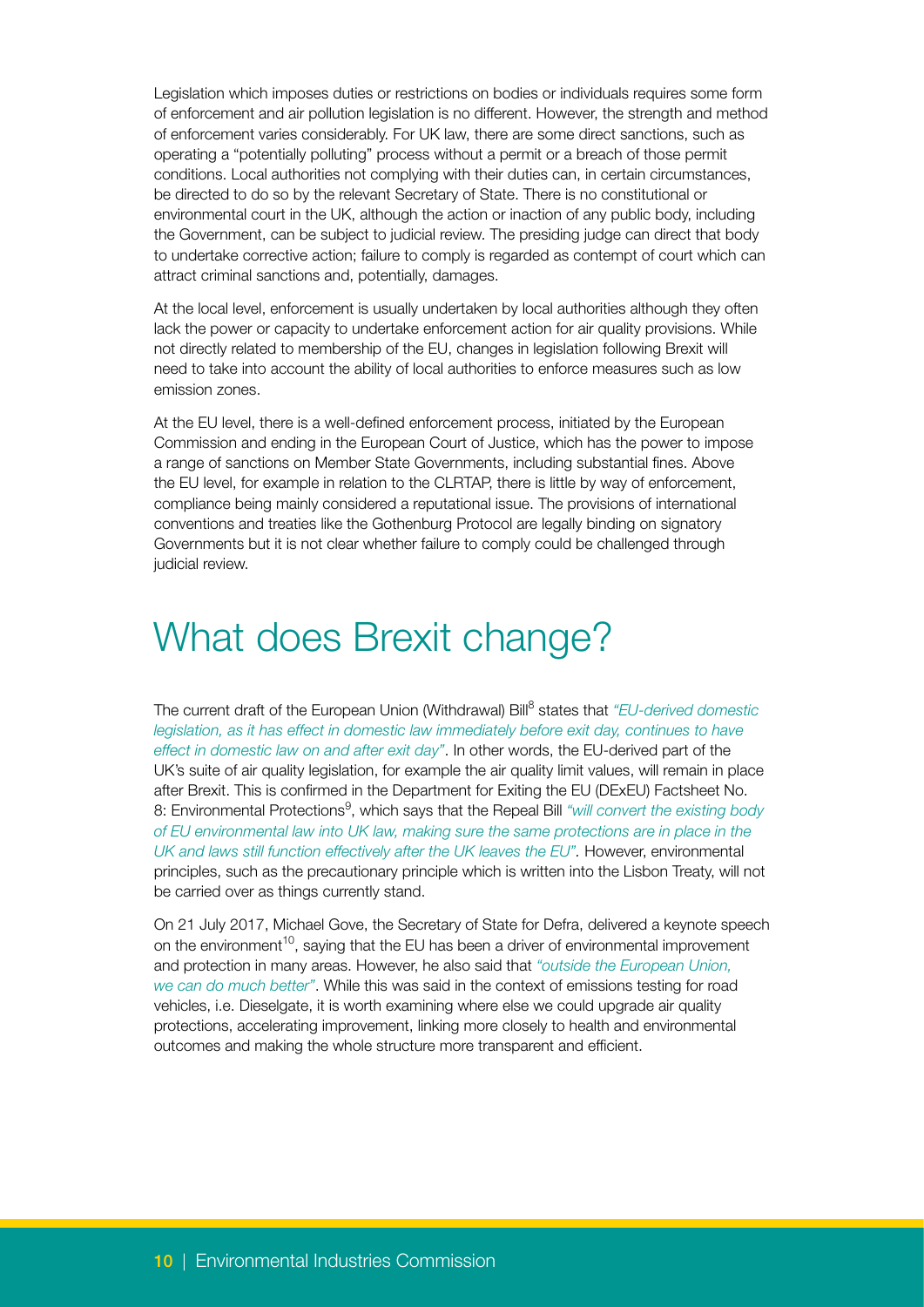One of the criticisms aimed at European Union environmental legislation is that, while it gives certainty and an equality of protection across the Union, it also tends to go at the pace of the slowest. In the past, that has sometimes meant the UK. The UK Government was slow to recognise the transboundary nature of acid rain in the 1980s and thus the need for international, cooperative action. However, the UK has now developed a reputation for its strong, evidence based approach and while the issues around  $NO<sub>2</sub>$  compliance are well publicised, the UK is certainly not alone in Europe in facing such problems. More recently, the UK has become a strong advocate for low and zero emission vehicles, often in the face of opposition from other Member States.

The European Union (Withdrawal) Bill, as it stands, allows the Government to make changes to primary legislation in order to correct "deficiencies" following Brexit. These deficiencies are defined in the Bill and relate mainly to amending references to EU institutions. However, it has been suggested by some observers that "transition period amendments" could go much further. Moreover, with the UK air quality legislation comprising a mixture of Acts, Regulations and obligations from different sources, there could be an opportunity for consolidation and simplification of the body of legislation as a whole, as well as improving transparency. There is also the crucial question of who takes on the mantles of the European Commission and European Court of Justice in holding the Government to account.

Annex 1 covers in more detail the complex patchwork that makes up UK air quality legislation, splitting it into three main sources:

- EU legislation which has been transposed into UK law;
- Acts and regulations which are UK-specific, often predating EU measures; and
- International treaties and obligations which go beyond the EU.

#### Where are the "deficiencies" in EU-derived legislation?

The European Union (Withdrawal) Bill as it stands will allow the Government to correct "deficiencies" in existing, EU-derived legislation using a simplified process after exit day. Deficiencies are defined in some detail in the Bill but essentially refer to parts of current statutes which have no practical application to the UK or which require some form of interaction with EU institutions, such as the European Commission. For air quality legislation, this has implications in five key areas:

- Non-EU commitments: The UK is a signatory to non-EU conventions and protocols, and the Repeal Bill states that these will continue after exit day. However, these requirements tend to be brought into UK law via EU legislation, as the UKELA has identified<sup>11</sup>. For example, the Gothenburg protocol is enacted through the Reduction of National Emissions Directive;
- International cooperation: The UK has a great deal to gain, and to contribute, through international cooperation, particularly in strengthening its scientific evidence base. Maintaining membership of the European Environment Agency and continued active participation in the various CLRTAP working groups and task forces, for example, would be an important part of that effort without conferring any additional legal obligations;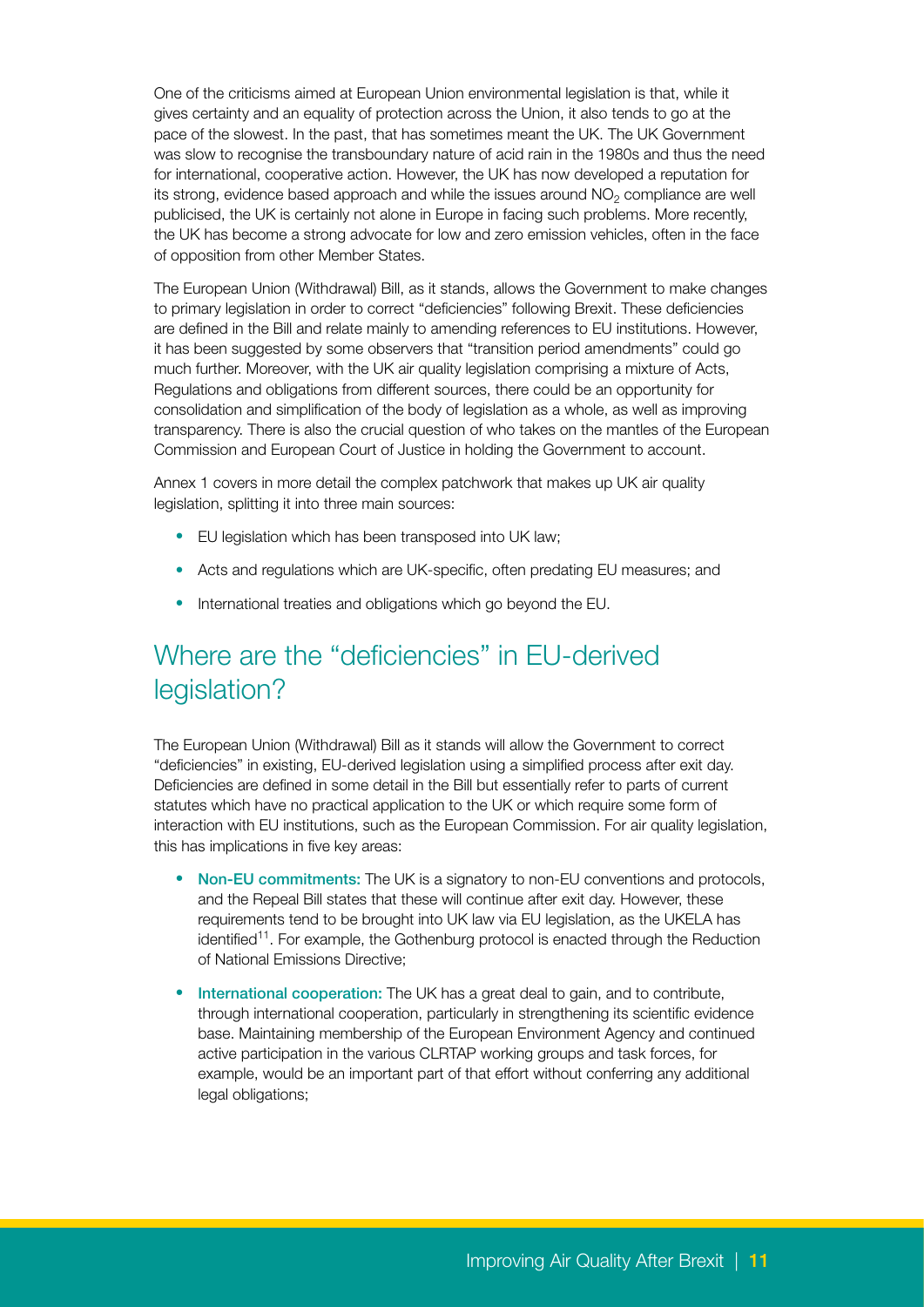- **Divergence:** While the body of EU legislation will be transferred into UK legislation by the European Union (Withdrawal) Bill, as it currently stands, this body will not remain static for long. For example, it is highly likely that the EU will develop new sets of air emission limits for non-road mobile machinery, such as construction machinery, as well as for road vehicles. While vehicles and equipment manufactured in the UK and exported to the EU will need to comply with relevant standards, will those standards also be applied to products for the domestic, UK market? This issue applies across a wide range of subjects (and, of course, far wider than just air quality), from product standards such as the "eco-design" standards to air quality limit values, and will become increasingly pressing over time. It is important to note that different product standards are effectively a non-tariff trade barrier. A key question is to what extent will the UK need to apply and enforce legislation which it had no part in developing and negotiating?
- **Reporting: The Ambient Air Quality Directive, Reduction of National Emissions** Directive and other directives require annual reporting of data to the European Commission and associated agencies, including analysis of current performance against mandatory standards. While the UK currently makes much if its air quality data available online, including the national emissions inventory and near real-time monitoring data, this is not enough to show whether levels are legally compliant with the UK's obligations. The removal of reporting obligations would reduce transparency and the capacity to track UK progress from outside Government, although the current reporting frameworks tend to be highly technical and not necessarily accessible to non-experts;
- Accountability: The European Commission and European Court of Justice are currently the enforcing bodies for EU legislation and are able to hold national Governments to account for failing to meet their commitments and obligations. There is no obvious replacement for this at a national level in the UK other than through judicial review, which is lengthy, expensive and unpredictable. Judicial review is also restricting in the range of issues it can address and the remedies it can prescribe (see below).

Of these issues, the last two – reporting and accountability – are clearly the most pressing in the short term. However, the others will come to bear over the longer term. It could be argued that they are an extension of holding the Government to account, in this case on its commitment to ensure the highest standards of human and environmental health protection in the UK post-Brexit or, as Michael Gove put it in his July 2017 speech:

*"When we speak as a Government of Global Britain it is not just as a leader in security or an advocate for freer trade that we should conceive of our global role but also a champion of sustainable development, an advocate for global social justice, a leader in environmental science, a setter of gold standards in protecting and growing natural capital, an innovator in clean, green, growth and an upholder of the moral imperative to hand over our planet to the next generation in a better condition than we inherited it."*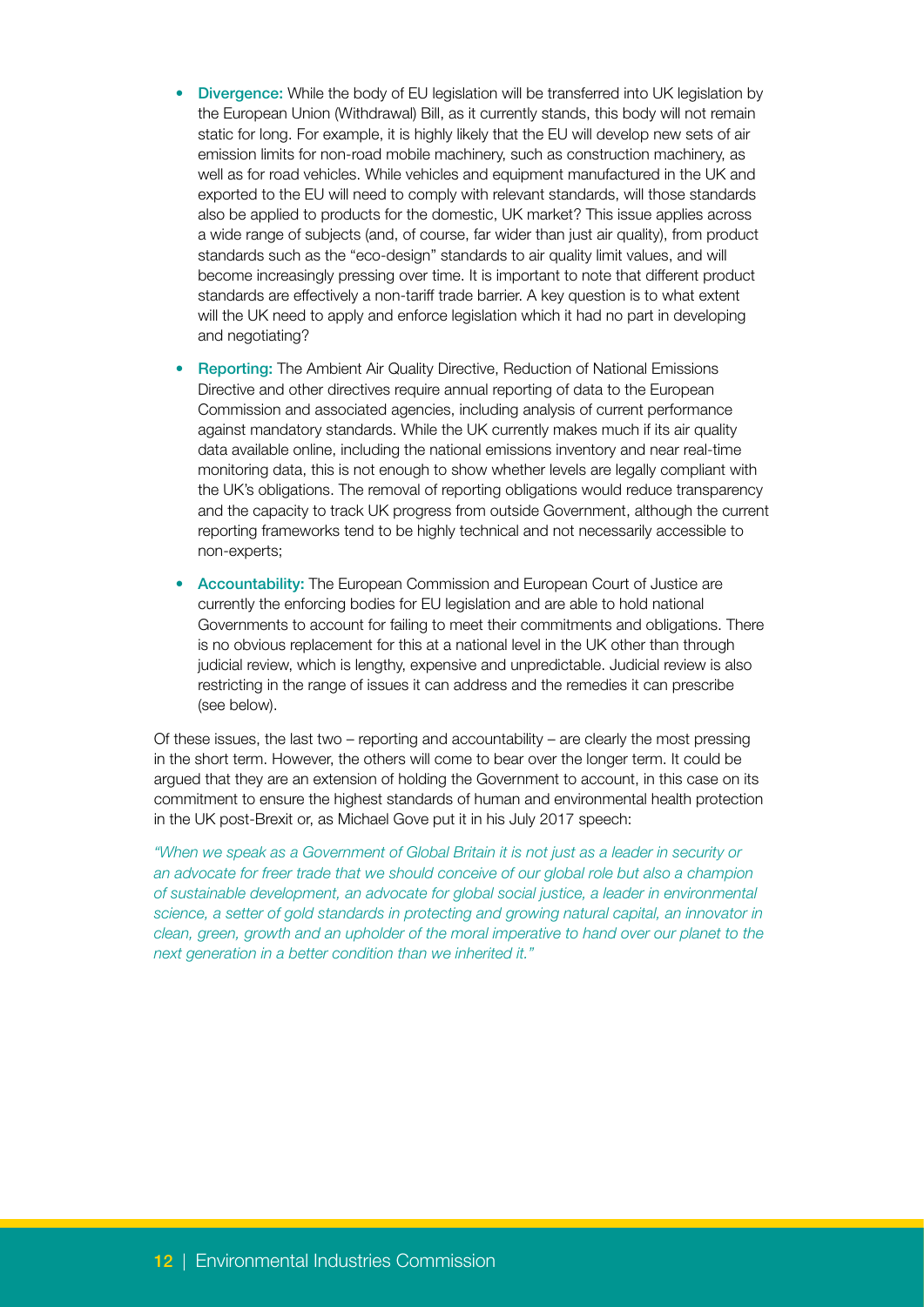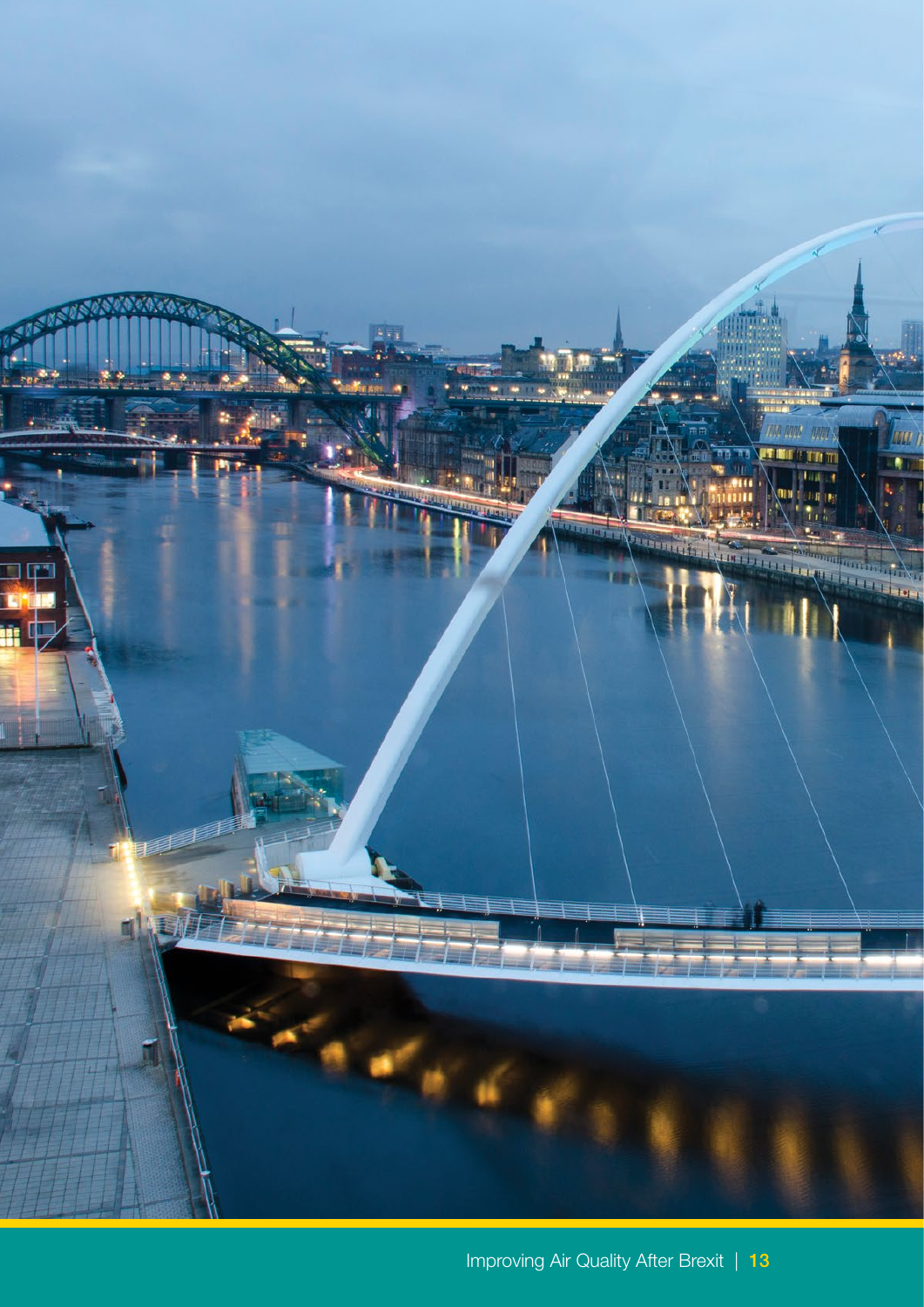### What are the opportunities for UK policy post-Brexit?

To further reduce the costs of poor air quality through an improved air quality policy framework unhindered by the constraints of EU legal processes.

To continue to show leadership in air pollution protection and develop and export environmental protection products and services.

As the National Air Quality Plan<sup>12</sup> notes, poor air quality is *"the largest environmental risk to public health in the UK"*. It goes on to note that *"in 2012, poor air quality had a total cost of up to £2.7 billion through its impact on productivity"*13; the social costs of poor air quality impacts on health have been valued at an order of magnitude higher. The rationale for intervention, the reason for Government policy development, on air quality remains strong.

Brexit offers an opportunity to improve the air quality policy framework in the UK, to drive faster improvement more efficiently and reconnect policy with the desired outcomes, i.e. improved public and environmental health protection. Here we suggest four key building blocks necessary for making this happen.

#### Tracking progress and enforcing standards

The UK has already shown leadership in one environmental policy area which can be drawn on for a partial solution for air quality. In passing the Climate Change Act 2008, the UK became the first country in the world to set a legal target for GHG emissions.

Brexit offers the UK the opportunity to draw from the best examples of these to create an accessible, independent, pragmatic and transparent route for redress on environmental law.

We strongly recommend that the Government set up a statutory Committee on Air Quality with functions mirroring those of the Committee on Climate Change. This could be done through a new Clean Air Act.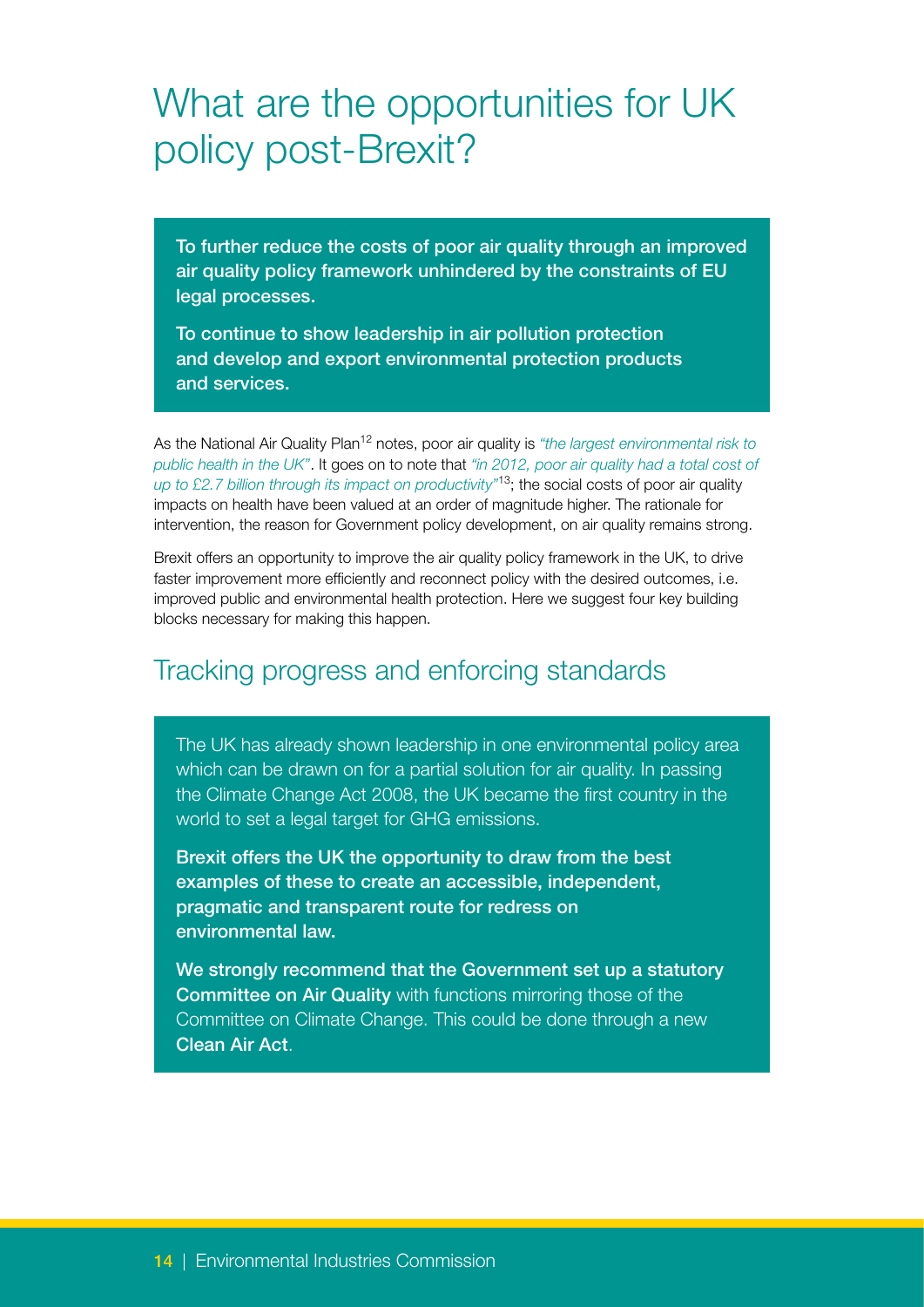The question of how the enforcement role currently held by the European Commission and Court is replaced after Brexit has become one of the central issues for environmental policy. Unlike some other countries, the UK does not have a constitutional court i.e. a body whose purpose is to ensure the Government complies with its own laws. In the UK, the Government is generally held to account both by Parliament and through the system of judicial review, whereby anyone can put a case before the High Court if they feel that the Government is not meeting its own commitments or acting in some way unlawfully<sup>14</sup>. DExEU's Factsheet No. 8: Environmental Protections<sup>15</sup> points to judicial review as central to *"a strong legal framework for enforcing environmental protections"* and that *"it is, and it will remain, the role of Parliament to hold the executive to account, and Parliament is ultimately accountable to the electorate"*.

However, it has been argued by the legal community that this falls short of providing sufficient scrutiny and accountability for the Government on its environmental commitments and obligations. The UK Bar Council has said that the Government should *"Ensure effective enforcement of environmental protection and standards through the creation of an effective, independent domestic enforcement mechanism, underpinned by judicial oversight and availability of sanctions for non-compliance"*16. Michael Gove, in his evidence to the Environmental Audit Committee on 1 November 2017 also called into question the suitability of judicial review as the principle form of redress, acknowledging the need for a "Commission like" body to hold the Government to account<sup>17</sup>. In its report *Brexit and Environmental Law*18, the UK Environmental Law Association (UKELA) highlights the shortcomings of judicial review as the sole mechanism for redress on the environment and provides an analysis of environmental Courts and Ombudsmen implemented and used successfully across the world. Brexit offers the UK the opportunity to draw from the best examples of these to create an accessible, independent, pragmatic and transparent route for redress on environmental law.

However, formal legal proceedings are only one element of holding the Government to account. As has been seen recently, repeatedly seeking intervention through the Courts is an inefficient way of raising complaints and resolving disputes, albeit the only formal one which exists currently. It is also subject to the priorities of environmental NGOs: if Client Earth had not taken legal proceedings against the Government over its plans to achieve compliance with NO<sub>2</sub> Limit Values, it is doubtful whether any other national environmental NGO would have done likewise.

The UK has already shown leadership in one environmental policy area which can be drawn on for a partial solution for air quality. In passing the Climate Change Act 2008, the UK became the first country in the world to introduce legally binding national legislation to tackle climate change. It also set up an innovative system of carbon budgets which would lay the path to achieving that target. As this was UK legislation, the European Commission had no part in providing oversight and so a separate system was needed. Part 2 of the Act set up the Committee on Climate Change to fulfil this function.

The role of the Committee is to advise the Government on the 2050 target and on carbon budgets, advice which must be published by the Government. It is required to assess the progress towards the target and report its findings to Parliament, which the Government is required to respond to, also by reporting to Parliament. While the membership of the Committee is appointed by the Government, it *"is not to be regarded as the servant or agent of the Crown"*19. It can undertake its own research, appoint staff and *"do anything that appears to it necessary or appropriate for the purpose of, or in connection with, the carrying out of its functions"*<sup>20</sup>*.*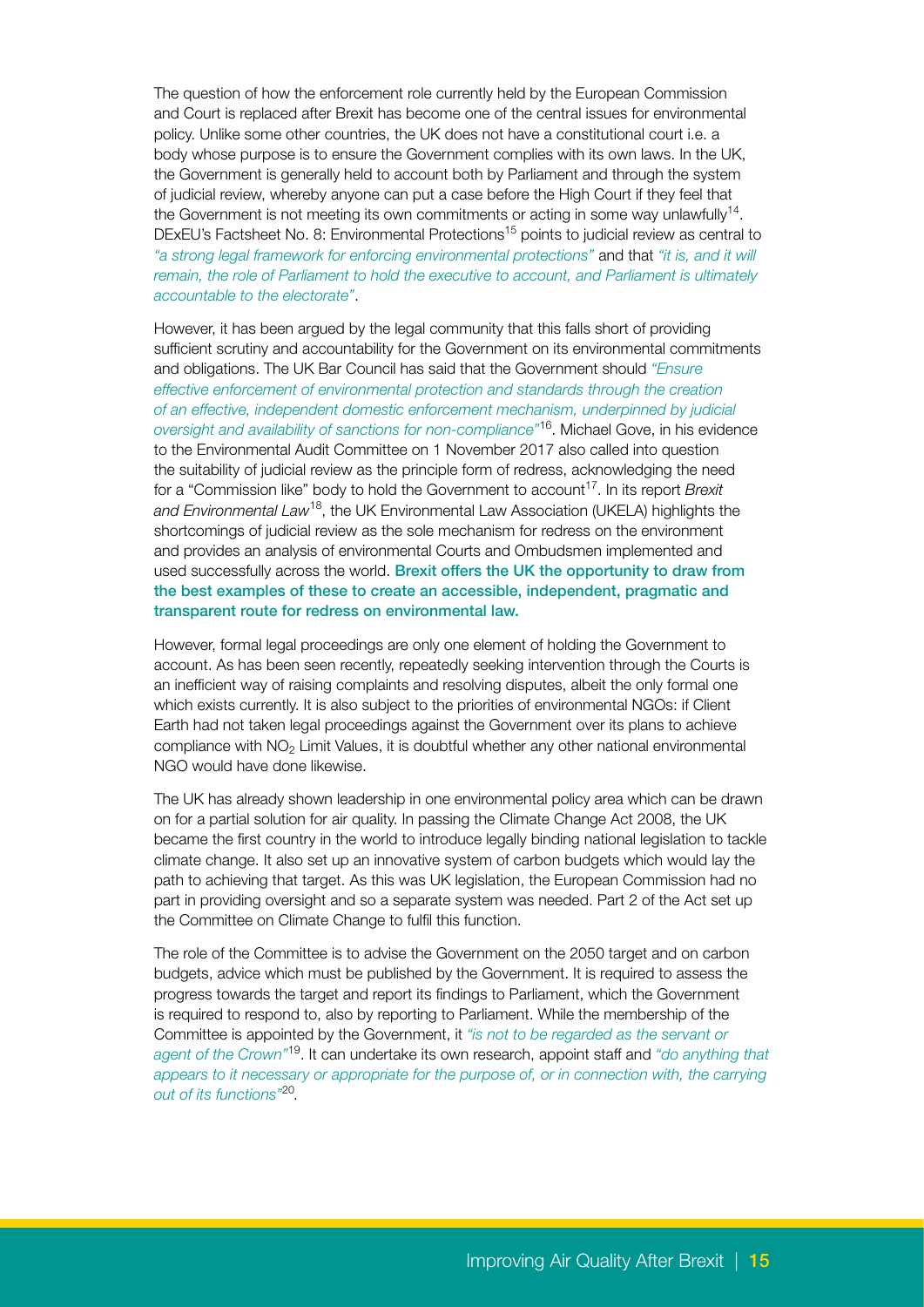These functions strongly mirror those of the European Commission, up to the point at which infraction (legal) proceedings are initiated, albeit with greater transparency and accessibility built in. An independent, accessible annual report on progress towards achieving limit values or national emissions targets doesn't hold the Government to account in itself but it does help provide the basis for doing so. Undertaking this through a UK-based Committee rather than the European Commission means that we can move away from the highly technocratic reporting procedure used by the Commission towards something more meaningful. This is helpful not only for NGOs and the public but also for the Government itself, as the current reporting framework is not easy to understand and interpret, and so not suitable as a tool to communicate the action that is being taken on air quality.

We strongly recommend that the Government set up a statutory Committee on Air Quality with functions mirroring those of the Committee on Climate Change. This could be done through a new Clean Air Act.

#### Cooperation and coordination

The UK has also developed a leading role in providing expertise in managing air quality and controlling air pollution to the international community.

We urge the Government to retain membership of the European Environment Agency after exit day and to continue to play an active role in supporting the evidence and policy development roles of this and other international organisations such as CEN.

Air quality is not just a local issue. Air pollution can be transported long distances, crossing countries and even continents and having an effect a long way from its source. The UK's geographical position, at the north-west corner of Europe with prevailing winds largely coming off the Atlantic, means that we are a "net exporter" of air pollution, with UK emissions impacting on Scandinavia and Northern Europe. However, certain weather conditions mean that air pollution blows in from continental Europe. The highest levels of particulate pollution in London, for example, tend to be associated with air masses which have previously travelled across other European countries, such as Italy, Germany, France, Belgium and The Netherlands, carrying emissions from those countries to the  $UK<sup>21</sup>$ . Solving our air pollution problems therefore means coordinated action with all of our neighbours, to reduce our impacts on them and theirs on us.

A key feature of modern scientific research is its international nature. It is becoming increasingly rare for major research projects to be limited to single institutions and international cooperation has become the norm. While the European Union has played a strong role in encouraging such cooperation, the benefits of sharing resources and bringing the best expertise to bear on a problem, regardless of where that expertise resides, offer stronger drivers. The benefits of cooperation across boundaries is reflected in the evidence structures which support the development of EU policy and legislation on air quality.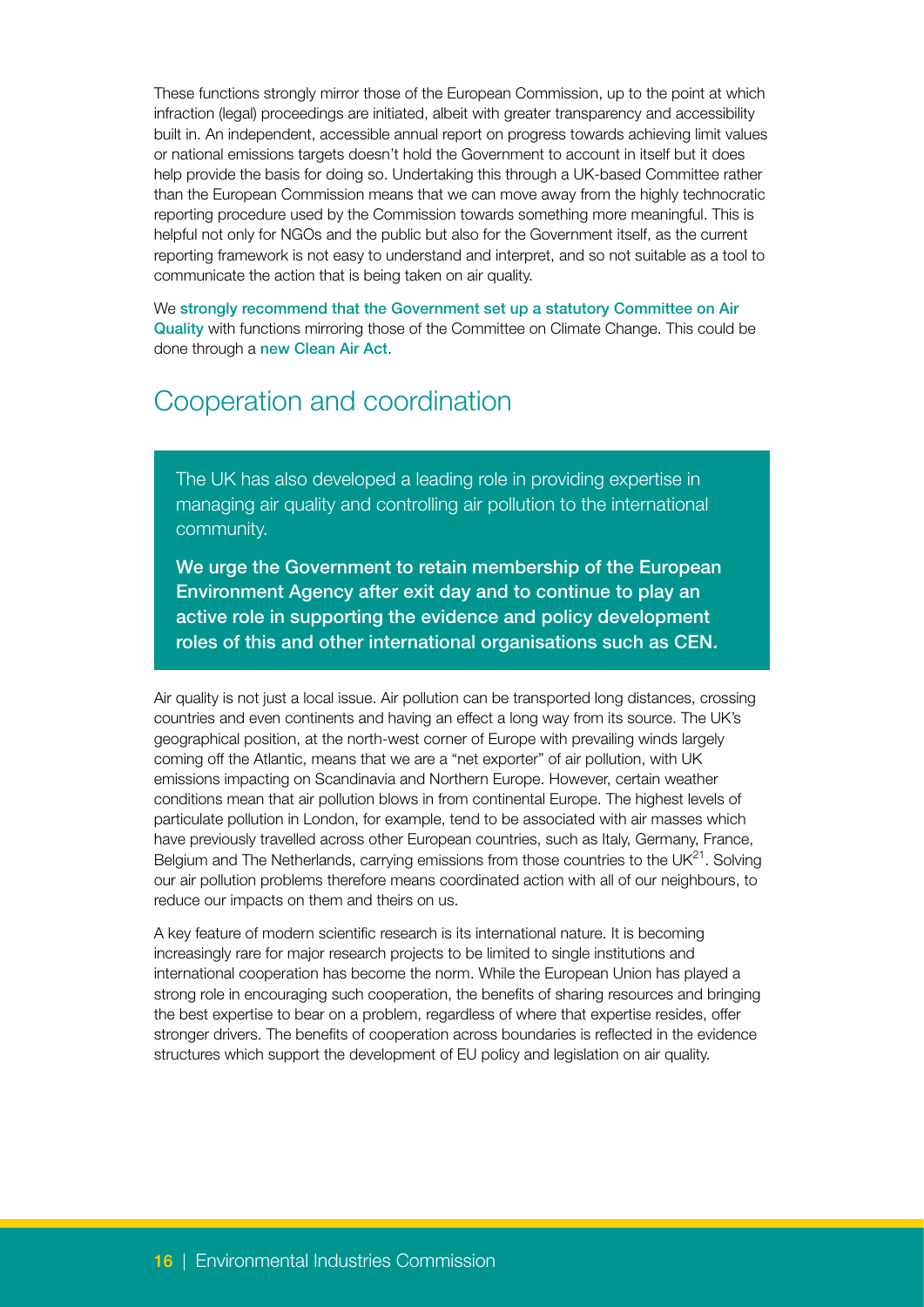As the UK exits the EU, it will become more important than ever that it retains access to the shared pool of knowledge and expertise. The European Environment Agency plays a leading role in gathering, analysing and reporting on environmental conditions across Europe, as well as on the policies and measures being put in place to address them. Switzerland, Norway and Turkey, for example, are full European Environment Agency members despite being outside the EU. As such they are able to benchmark their environmental performance without being subject to enforcement initiated by the European Commission. The European Environment Agency also cooperates with countries outside Europe, e.g. around the Mediterranean, and with UN organisations. UNECE and UNEP, the sponsoring bodies for the LRTAP and Stockholm Conventions among others, both go beyond the boundaries of Europe and include both North America and Russia.

Accepting that air pollution is transboundary by nature, that global trade means potentially polluting products that require control on an international scale and that policies in one country can have profound impacts on their neighbours, then retaining international cooperation on evidence and information can be seen as vital to successful policy development and implementation in the UK.

The UK has also developed a leading role in providing expertise in managing air quality and controlling air pollution to the international community. For example, UK expertise is strongly represented on the European Committee for Standardisation (CEN) groups on air pollution, who define European approaches to, for example, the methods for monitoring air pollution.

While future access to European markets by UK environmental companies is not yet clear post-Brexit, barriers to UK companies and institutions providing their expertise to the European Environment Agency, CEN and other such bodies would have a detrimental impact on both UK companies and the relevant European institutions.

We urge the Government to retain membership of the European Environment Agency after exit day and to continue to play an active role in supporting the evidence and policy development roles of this and other international organisations such as CEN.

#### Policy opportunities

Brexit could offer the opportunity to seek examples of policy making in countries and regions outside the EU and to draw on examples more suited to the UK context.

We urge the Government to take this opportunity to learn from control systems used outside the EU and to draw from the best of them in future policy making.

In his speech on 21 July 2017, Secretary of State Michael Gove acknowledged that *"the European Union has, in a number of ways, been a force for good environmentally"*. That does not mean that EU legislation and policy has been universally good nor that it could not be improved. Leaving aside the environmental impact, positive and negative, of such policies and mechanisms as the Common Agricultural Policy or Common Fisheries Policy, EU legislation directly concerned with environmental issues is not without its flaws.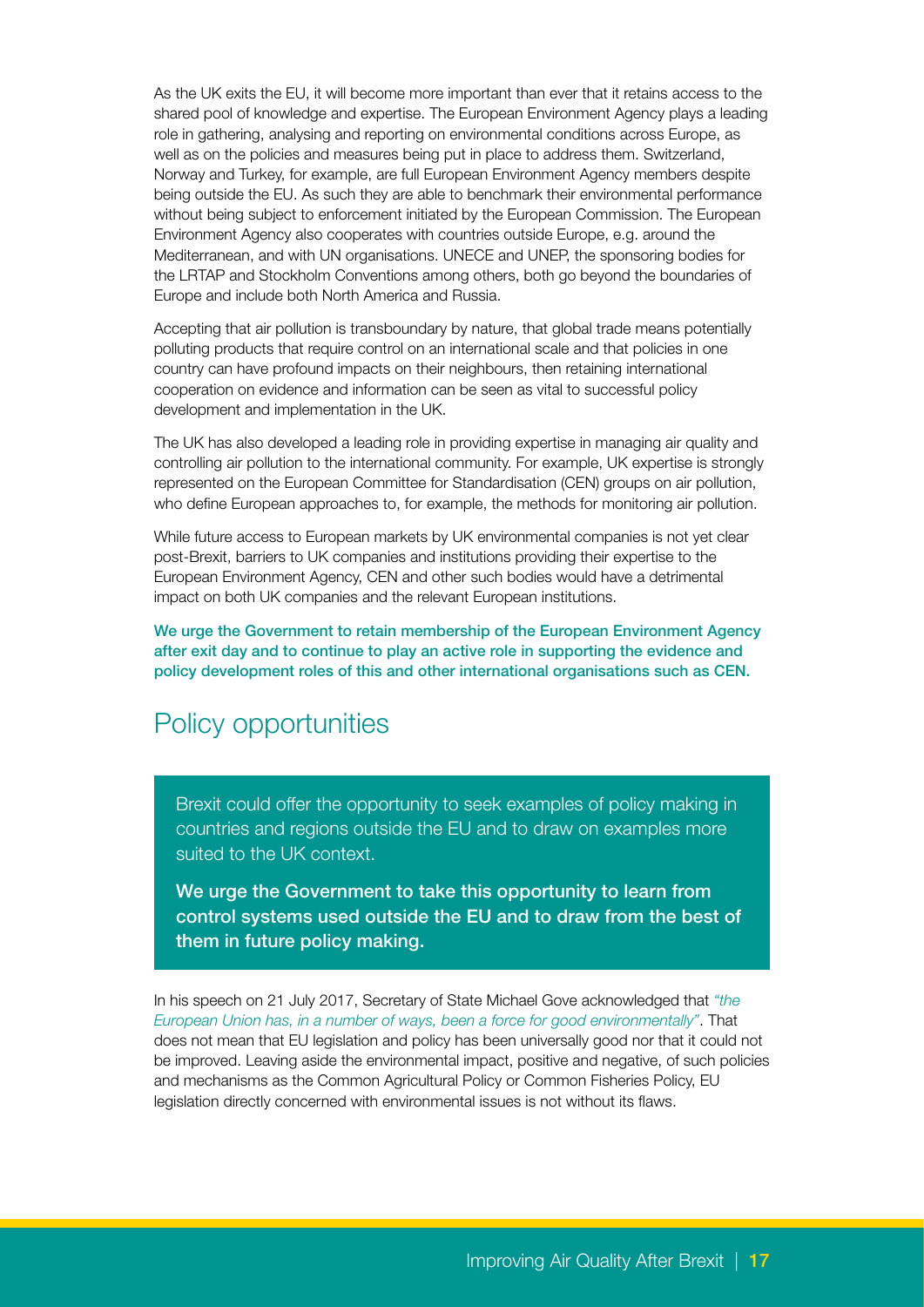One of the strengths of EU legislation is that it applies commonly to all Member States. In theory this provides a level playing field, preventing a "race to the bottom" as countries relax environmental protection to attract external investment or gain a competitive advantage. However, legislation must always strike a balance between seeking to provide environmental protection and allowing targets to be stretching but achievable. Because of economic, social or environmental (e.g. climatic and geographic) factors, not all countries start at the same place and face the same challenges. Therefore, legislation tends to be influenced more by those with the greatest challenge; put simplistically, it goes at the pace of the slowest.

Development of EU legislation, by its nature, involves a high degree of inertia. Directives often take years to draft, negotiate and agree. The concepts they contain are then written into the legislation of all Member States, whose implementation systems are then geared towards achieving whatever obligations are placed upon them. Therefore, it becomes very difficult to change those concepts and innovative policy making becomes stifled.

An example of this is the system of Air Quality Limit Values. These are concentration values for pollutants in ambient air, applying to locations where the public is routinely exposed and averaged over a given time period. While they have been a useful tool to help drive air quality improvements, they also imply that concentrations above the limit value are harmful and those below are not. Health evidence has demonstrated that this is not the case for pollutants such as fine particulate matter or ozone, and may not be so for other pollutants. However, Limit Values are an accepted concept in Europe and are written into, for example, land use planning processes and tend to be strongly supported by both Member States and NGOs. Moreover, the UK's geographic position in Europe, with weather systems dominated by Atlantic south westerly winds, means that annual average concentrations for particulate matter (PM<sub>10</sub> and PM<sub>2.5</sub>) tend to be lower than more central European states. Compliance with the limit values for  $PM_{10}$  is universal across the UK<sup>22</sup> and thus measures to reduce PM, probably the most harmful of the standard suite of air pollutants, are de-prioritised despite evidence<sup>23</sup> that health impacts continue below the Limit Value concentrations<sup>24</sup>.

Brexit could offer the opportunity to seek examples of policy making in countries and regions outside the EU and to draw on examples more suited to the UK context. For example, the Canada-wide Standards (CWS) for Particulate Matter include the implementation of Continuous Improvement (CI) and Keeping-Clean-Areas-Clean (KCAC) programmes where ambient concentrations are below the CWS levels. Jurisdictions with ambient levels below the CWSs are expected to focus implementation measures on CI/KCAC. A guidance document on CI/KCAC issued by the Canadian Council of Ministers and the Environment (CCME) in 2007 recognises that the current CWS numerical targets "may not be fully protective" of human health and the environment and that  $PM<sub>2.5</sub>$  has no apparent lower threshold for adverse health effects. CI/KCAC applies both to emissions and concentrations of PM<sub>2.5</sub> and the emission of its precursors (NO<sub>X</sub>, SO<sub>2</sub>, NH<sub>3</sub>).

Closer to home, the As Low As Reasonably Practicable (ALARP) approach has been applied to the control of certain highly toxic (carcinogenic and teratogenic) pollutants, such as dioxin, furans and PCBs. Atmospheric concentration limits haven't been applied to such pollutants because there is no known "safe" level. Instead, all significant sources are identified and controlled to their maximum extent. There is no reason in principle why this could not be applied, either partially or wholly, to pollutants such as fine particulate matter and its precursors which also have no known "safe" level. This could lead to a similar system to that used in Canada.

We urge the Government to take this opportunity to learn from control systems used outside the EU and to draw from the best of them in future policy making.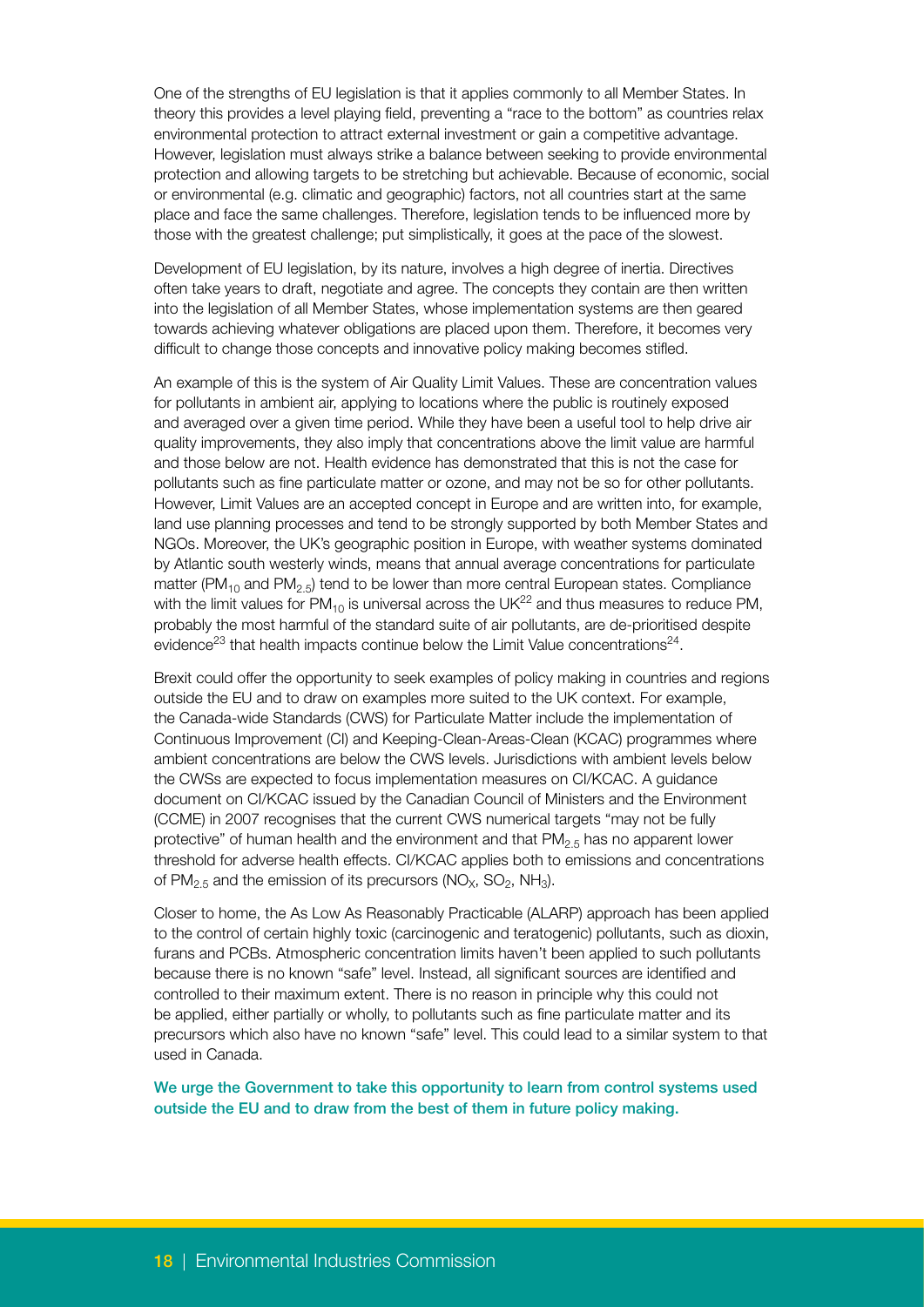#### A new Clean Air Act

New primary legislation for air pollution would provide a signal that the UK assigns a high priority to "the largest environmental risk to public health in the UK"25.

We urge the Government to devote resources and Parliamentary time towards the introduction of a new Clean Air Act at the earliest opportunity.

There have, recently, been a number of calls for a new clean air act for the UK, to address modern air pollution problems. We support those calls. New primary legislation for air pollution would provide a signal that the UK assigns a high priority to "the largest environmental risk to public health in the UK". It would also offer clear benefits to policy makers, to UK businesses and, ultimately, to the general public. As we have seen, the current body of UK air quality legislation covers a wide range of varying obligations and statutes with many parts outdated, e.g. Smoke Control Areas, and some significant gaps, such as the disconnect between LAQM and national assessment and reporting.

We have argued for the introduction of a statutory Committee for Air Quality and this will require primary legislation. In developing such legislation, the Government could also seize the opportunities to clarify the long-term aim of policy and create a streamlined legislative and policy structure, reducing the total number of legislative instruments currently on the statute book.

A new Clean Air Act could:

- Offer closer alignment with climate change policy: freed of the obligation to follow the EU's policy structure, which splits climate change and air quality, the UK could develop a fully integrated approach, reducing policy conflicts and increasing benefits for both areas. This would place the UK back at the forefront of policy innovation for the atmospheric environment;
- Realign local and national policy: allow the efforts and expertise of local authorities to fully support national action planning and move to a closer partnership between national (and Devolved) government and local authorities. This will need to include clarity on enforcement of air quality obligations and restrictions at a local level;
- Clearly state long term goals for air quality in the UK, in the same way that the Climate Change Act did, setting stretching long-term targets which communicate the purpose and direction for policy and reporting progress towards them;
- Increase business confidence through greater transparency and simplicity, and clarify both the obligations on and opportunities for UK business, helping to stimulate the green economy in the UK;
- **•** Establish a Committee on Air Quality.

We urge the Government to devote resources and Parliamentary time towards the introduction of a new Clean Air Act at the earliest opportunity.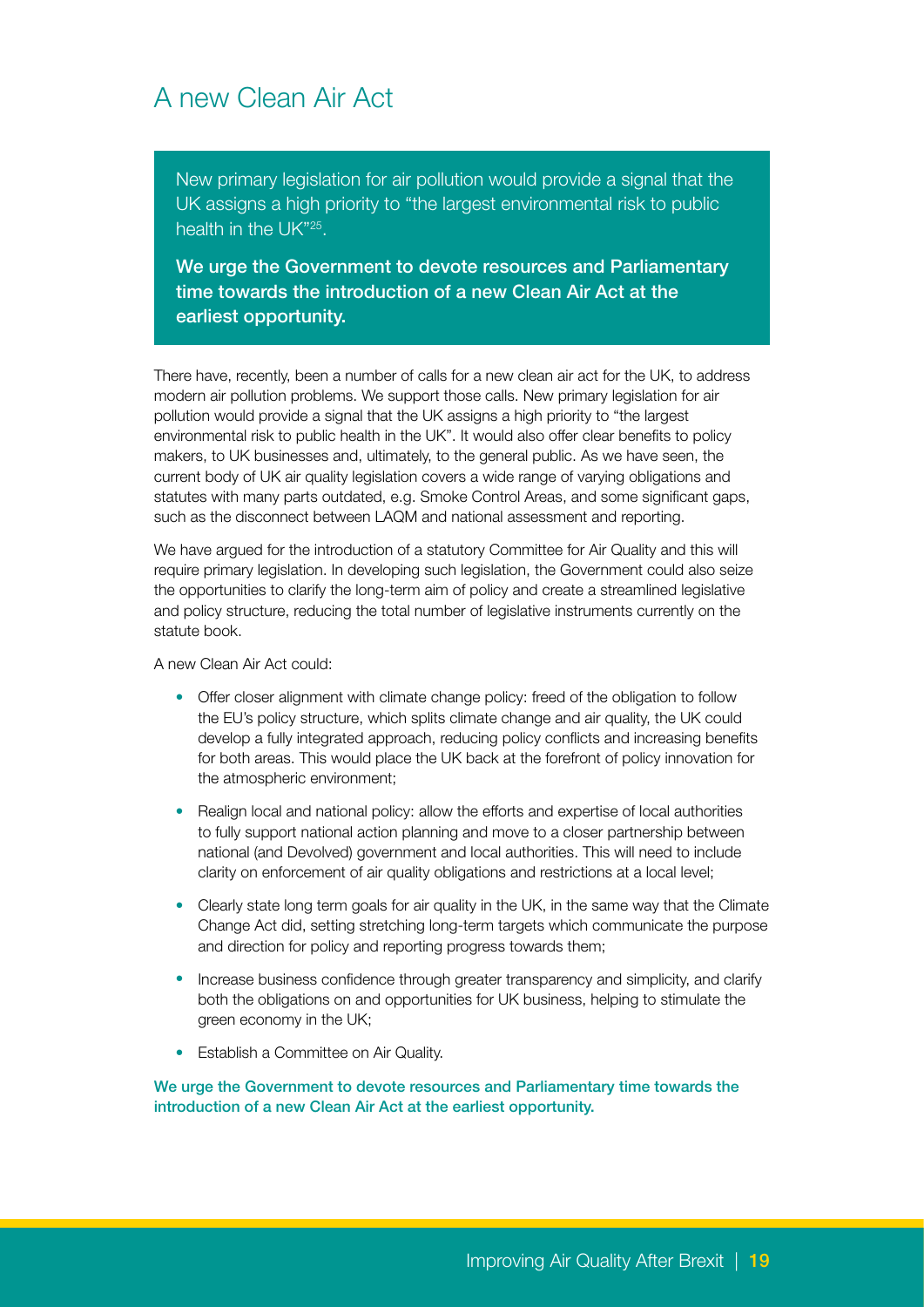# The EIC view

Withdrawal from the EU presents the UK with enormous challenges. It also offers opportunities to build on and improve what we have. Air quality is a serious problem and will require dedicated and targeted action over the long term to resolve. We believe that the following steps will both seize the opportunities presented by Brexit and make a significant contribution towards addressing the air pollution problem:

- 1. Create a statutory Committee on Air Quality to both track progress towards the achievement of good air quality across the UK and to hold the Government to account, with links to statutory air quality targets;
- 2. Maintain international cooperation, including membership of the European Environment Agency;
- 3. Learn from the policies and measures used across the world to address air pollution and adopt a **continuous improvement** approach to particulate matter ( $PM_{10}$  and  $PM_{2.5}$ ) and its precursors ( $NO<sub>2</sub>$ ,  $SO<sub>2</sub>$  and ammonia);
- 4. Give the above statutory force through a new Clean Air Act;
- 5. Establish clear, independent and meaningful routes of redress on environmental issues;
- 6. Through these actions help to stimulate the green economy for goods and services to reduce environmental impacts.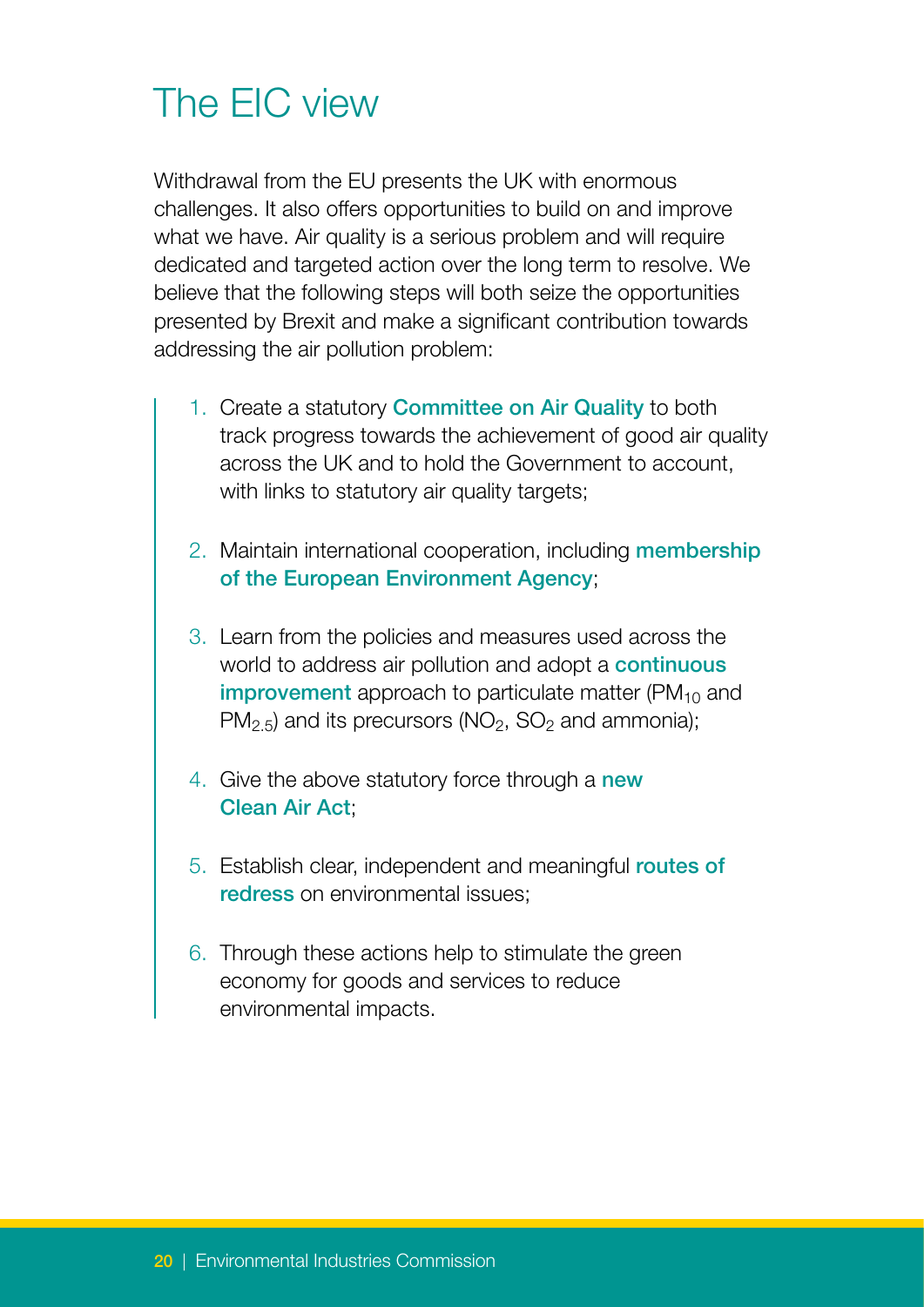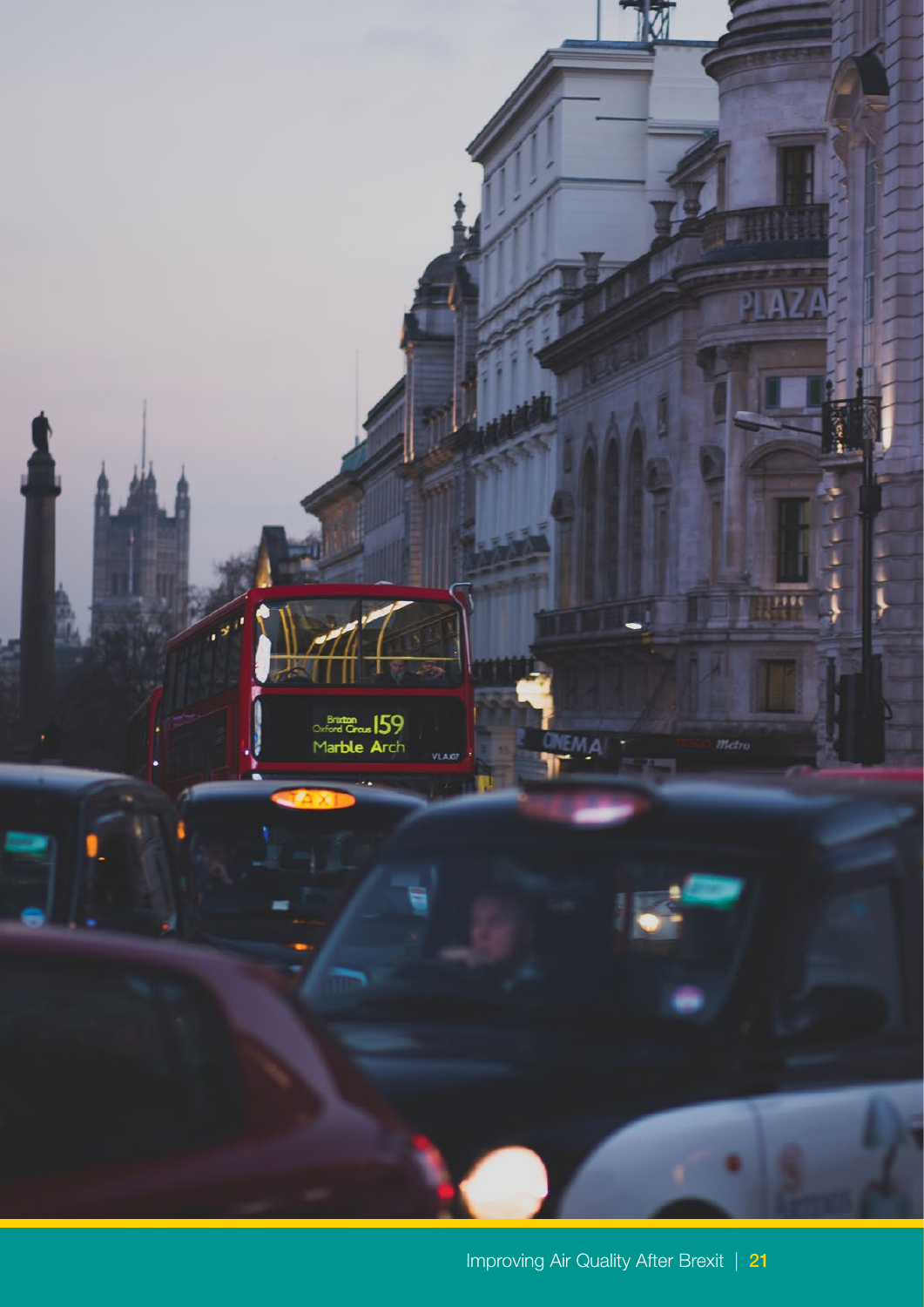## Annex 1: Air quality legislation in the UK

#### EU legislation

This forms the core of the current UK legislative framework and covers all four aspects of air quality and air pollution control policy described above. Most prominent are the **Ambient** Air Quality Directive (2008/50/EC), the Reduction of National Emissions Directive (2016/2284/EU, replacing the old National Emissions Ceilings Directive), the Industrial Emissions Directive (2010/75/EU) and the suite of vehicle emissions standards known collectively as the Euro standards. The full list is given in Table 1.

The Ambient Air Quality Directive lays down the concentration based limit values for key air pollutants, how these should be measured and what needs to be done where the values aren't reached. This is the directive currently driving air quality policy in the UK, and elsewhere in Europe, mainly due to the widespread and continued breach of the Limit Value for annual average  $NO<sub>2</sub>$  concentrations. The UK national monitoring network is shaped to fulfil the requirements of this directive, as are the reporting cycles and even the development of the current UK plan for tackling roadside nitrogen dioxide concentrations<sup>26</sup>. The UK was the first country in Europe to use near real time reporting of monitoring data – there is a delay of up to an hour between measurements being taken and their appearing online – but it is this directive which currently mandates the annual analysis and reporting of those data to assess whether legal compliance with the Limit Values has been achieved.

The Reduction of National Emissions Directive is the second key element in the legislative framework. In effect, it brings into EU law the provisions of the revised Gothenburg Protocol (see below), although there are some differences between the two. The Directive (and Protocol) are aimed at reducing the transboundary impacts of air pollution and so take a wider, national emissions perspective, with "ceilings" based on the relative contributions Member States make to air pollution and deposition in other countries. It mandates the construction and maintenance of a national emissions inventory – one of the three cornerstones of the UK air quality evidence base, alongside the monitoring network and national scale modelling – and requires national emissions to be reported on an annual basis. There is also a requirement for a National Air Pollution Control Programme (NAPCP), the first iteration of which must be reported to the European Commission by 1 April 2019. Note that Article 50 was triggered on 29 March 2017 so while the requirement for an NAPCP will remain, it may well not be reported to the European Commission.

Industrial emissions control is addressed through the Industrial Emissions Directive, which consolidated a number of previous directives. At its heart is the concept of permits to operate which specify controls relevant to the process concerned but within the context of current best practice, i.e. the use of Best Available Techniques (BAT) as specified in the BAT Reference Notes (BREFs). This is a concept pioneered in the  $UK^{27}$ , under the Environmental Protection Act 1990 and, in general, it has been highly successful in limiting industrial air pollution emissions while allowing business to remain competitive. The BREFs are developed at the European IPPC Bureau<sup>28</sup> in Seville by panels of experts from across Europe.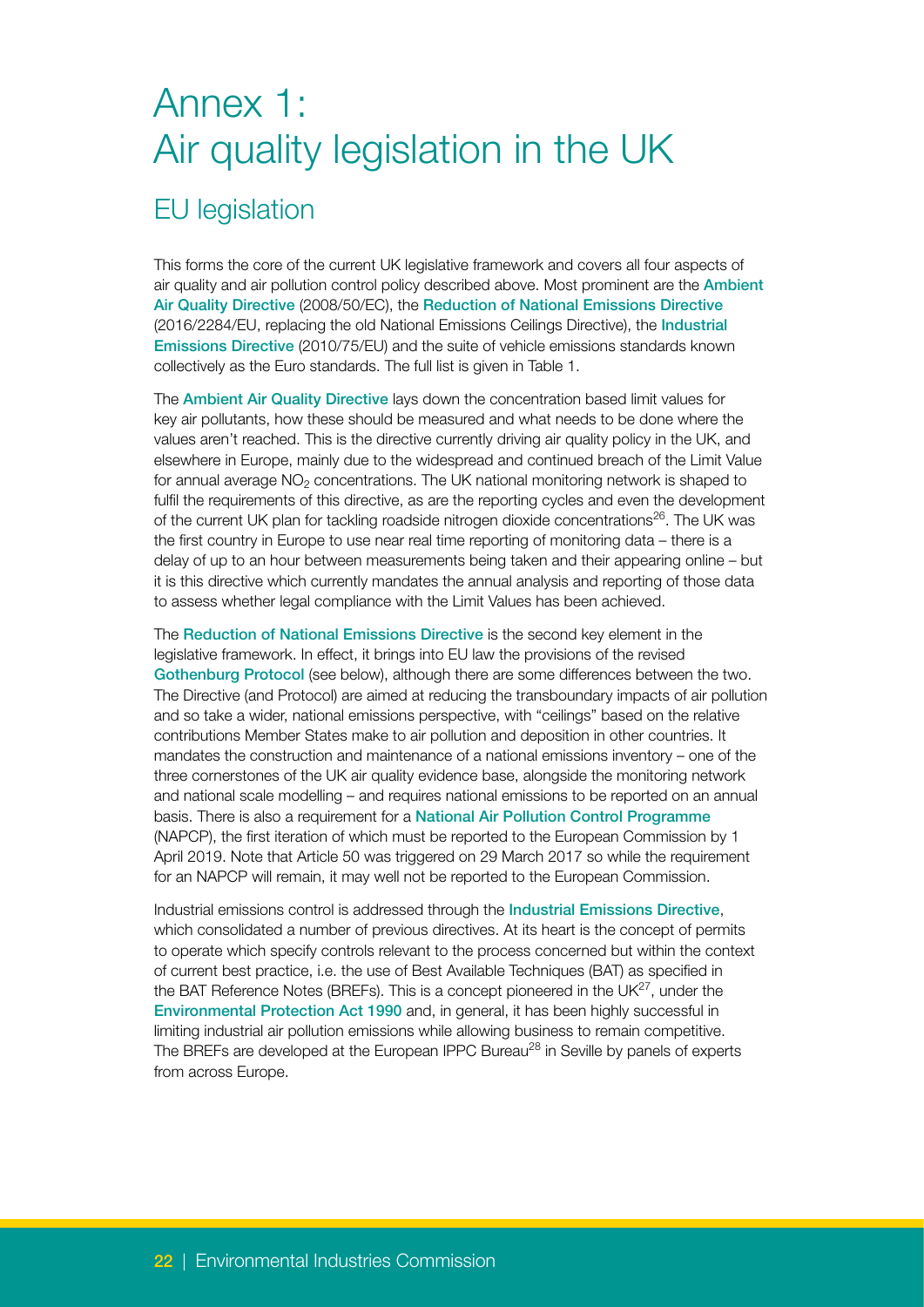The "Euro standards" cover both light and heavy-duty vehicles on the road but can be considered to also address non-road mobile machinery (NRMM), such as construction machinery. The standards refer to a maximum emission rate for specified pollutants for new vehicles or engines, with one example of each model required to be tested before that model is certified for sale. Euro 1 for cars became mandatory in 1992 and the current iteration, Euro 6, became mandatory in 2014, with each iteration in between setting tighter standards. The problems with the Euro standards have been well documented, especially in relation to  $NO<sub>x</sub>$  emissions and diesel cars, but it is often overlooked just how successful they have been in reducing vehicle emissions. The Euro standards, alongside changes to fuel composition necessary to allow the advanced emissions control equipment which all new road vehicles are fitted with, have effectively eliminated CO,  $SO<sub>2</sub>$  and lead as urban air pollutants. Emissions of particulate matter from diesel exhausts have been controlled to the extent that they are very difficult to measure in mass units and the exhaust pipe is no longer the dominant source (brake and type wear can produce far higher mass measurements of PM). However, as recent test data have shown<sup>29 30</sup>, as emissions equipment has become more sophisticated, the gap between the best and worst in terms of real, on-the-road emissions, has widened. This means that while some vehicles perform relatively well in on-the-road testing, others greatly exceed their emissions limits. This in turns means that the relevant Euro standards for a vehicle is not necessarily a good indication of how a vehicle performs in reality.

| <b>Directive/Requlation</b>            |                                                | <b>Pollutants/Substance Requlated</b>                                                                        |  |
|----------------------------------------|------------------------------------------------|--------------------------------------------------------------------------------------------------------------|--|
| <b>Ambient Air Quality</b>             |                                                |                                                                                                              |  |
| 2008/50/EC                             | <b>Ambient Air Quality Directive</b>           | $NO_x$ , NO <sub>2</sub> , PM <sub>10</sub> , PM <sub>25</sub> , CO, SO <sub>2</sub> , Pb,<br><b>Benzene</b> |  |
| 2004/107/EC                            | Air Quality Management and Assessment          | As, Cd, Hg, Ni, BaP                                                                                          |  |
| <b>National and Sectoral Emissions</b> |                                                |                                                                                                              |  |
| 2016/2284/EU                           | <b>Reduction of National Emissions</b>         | $NOx$ , PM <sub>2.5</sub> , SO <sub>2</sub> , NMVOC, NH <sub>3</sub>                                         |  |
| 2010/75/EU                             | Industrial Emissions Directive                 | NO <sub>x</sub> , PM, SO <sub>2</sub> , CO, VOC, NH <sub>3</sub> , heavy metals                              |  |
| 2015/2193                              | <b>Medium Combustion Plant</b>                 | $NOx$ , PM, $SO2$                                                                                            |  |
| 715/2007                               | Light-duty vehicles Euro 5 and Euro 6          | NO <sub>x</sub> , PM, CO, HC, Particle Number                                                                |  |
| 595/2009                               | Heavy-duty vehicles Euro VI                    | $NOx$ , PM, CO, HC                                                                                           |  |
| 2012/46/EU                             | Non Road Mobile Machinery                      | $NOx$ , PM, CO, HC                                                                                           |  |
| 2004/42/EC                             | Emissions from Paints and Varnishes            | <b>VOC</b>                                                                                                   |  |
| <b>Fuel Quality</b>                    |                                                |                                                                                                              |  |
| 99/32/EC                               | Liquid Fuels - Industrial Use                  | Sulphur                                                                                                      |  |
| 2003/17/EC                             | Fuel Quality - Road and NRMM                   | Sulphur                                                                                                      |  |
| 2012/33/EU                             | Fuel Quality - Shipping                        | Sulphur                                                                                                      |  |
| <b>Greenhouse Gases</b>                |                                                |                                                                                                              |  |
| 2009/28/EC                             | Climate Change & Energy                        | N/A                                                                                                          |  |
| EC 2030                                | Framework for Climate and Energy               | N/A                                                                                                          |  |
| 2014/94/EU                             | Deployment of Alternative Fuels Infrastructure | N/A                                                                                                          |  |
| 2009/125/EC                            | Eco-design                                     | N/A                                                                                                          |  |

#### Table 1: EU Directives and Regulations covering air quality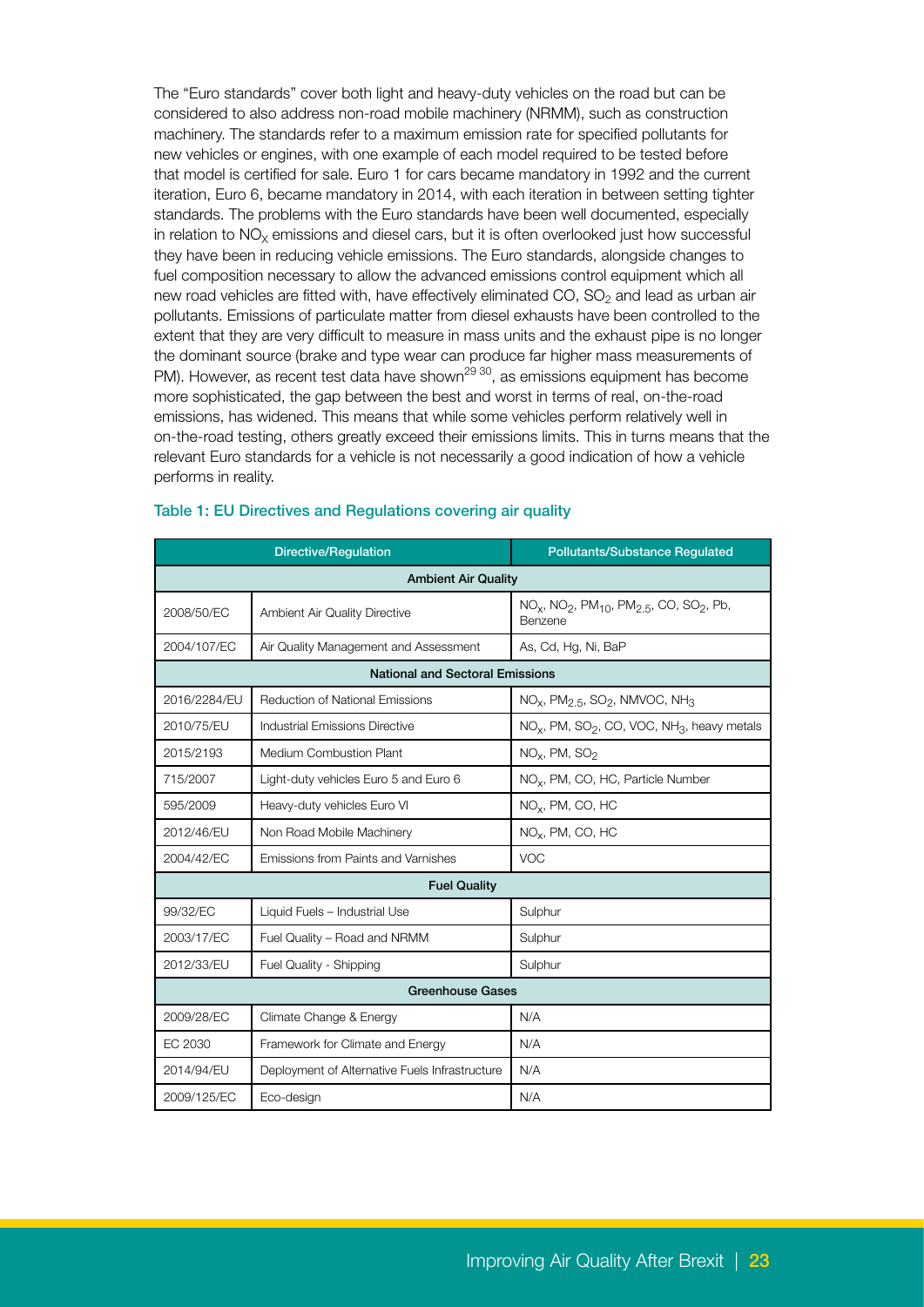### UK air quality legislation not derived from EU legislation

In general, UK air quality legislation not derived from EU Directives deals with issues and sources which are either too small to be picked up at an EU level or which could be described as "local implementation". Neither of these descriptions should be regarded as pejorative or dismissive as this legislation covers approaches and principles which could be built on in the development of a new Clean Air Act.

The Clean Air Act 1956, i.e. the original Clean Air Act, was passed in the wake of the Great London Smog of 1952 which killed many thousands of people. The latest iteration was passed in 1993. Its principle aim was to eradicate dark smoke emitted as a result of coal burning or other forms of open combustion. It gave local authorities the power to create Smoke Control Areas within which the burning of non-approved fuels, e.g. coal, or the use of non-exempt fireplaces in domestic premises is illegal. Those Areas are still in existence and Defra still maintains a list of exempt solid fuel appliances, an issue which has come into sharper focus with the increased use of log burning stoves and biomass boilers in UK towns and cities. It also created new offences around the emission of dark smoke, grit, dust or fume from industrial or trade premises. This has largely been superseded by industrial emission control legislation – the Industrial Emissions Directive at EU level and **Local Authority Pollution Control**<sup>31</sup> in the UK – but the general prohibition on dark smoke remains, as do the requirements for furnaces to have chimneys above a certain height.

Part IV of the Environment Act 1995 set up the system of Local Air Quality Management (LAQM). Under it, all local authorities are required to review and assess the air quality within their jurisdiction and, where it appears that national Air Quality Objectives (similar but not identical to EU Limit Values) are not or will not be met, they must declare an Air Quality Management Area (AQMA). Once an AQMA is in place, the authority must develop and maintain an Air Quality Action Plan which sets out how it intends to use the powers at its disposal to pursue achievement of the Objectives. Note that neither the Act nor its accompanying regulations confer new powers on local authorities, nor are local authorities required to ensure that the objectives are actually met. This latter point, plus the differences between national Objectives and EU Limit Values in terms of the way in which compliance is assessed, means that there is a disconnect between the obligations on local authorities under LAQM and the obligations on UK Government under the Ambient Air Quality Directive.

The **Environmental Protection Act 1990** created a system of integrated pollution control (IPC) for industry, i.e. control of emissions in a holistic way, considering emissions to air, land and water simultaneously. Potentially polluting industrial processes were divided into two categories: Part A were the larger processes which required a permit to operate from the Environment Agency in England and Wales (SEPA and DOENI in Scotland and Northern Ireland respectively) and which were to be covered by IPC in its full form. Less polluting processes were categorised as Part B and were subject to Local Authority Pollution Control, which also required a permit to operate but which only covered emissions to air. The Part A provisions have largely been superseded by the Industrial Emissions Directive (to which they were very similar) but LAPC remains in place, albeit with amendments to its scope and structure since the 1990 Act.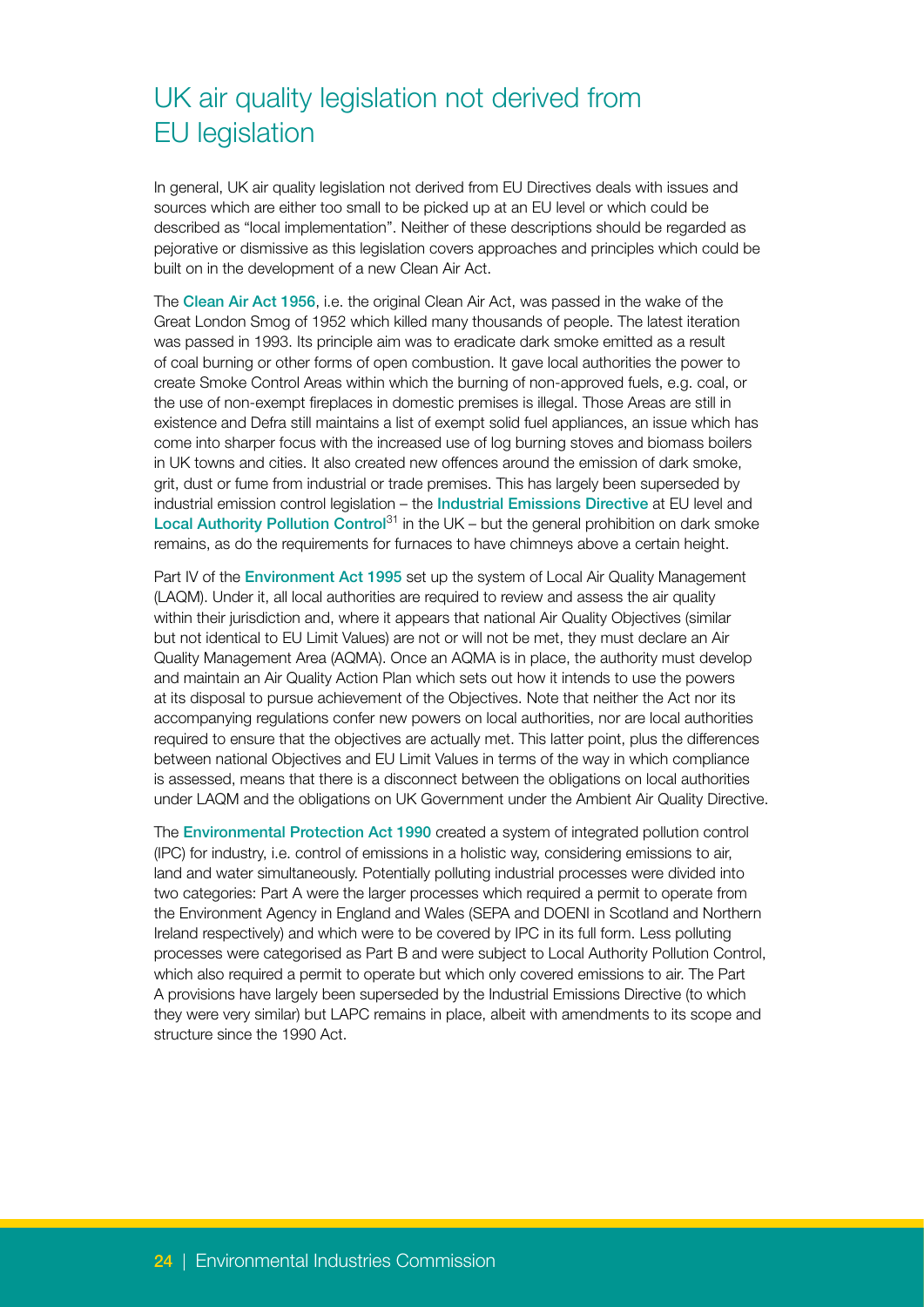#### International obligations beyond the EU

In 1979, recognising that impacts of air pollution could be transboundary in nature, countries in the European region signed the UN/ECE Convention on Long-range Transboundary Air Pollution (CLRTAP). This created the first international treaty to deal with air pollution on a broad regional basis. The CLRTAP provided an institutional framework that brought together scientific research and policy formation, and the principles of international cooperation for air pollution abatement.

The original Convention has been substantially extended by eight Protocols, which include a range of national reporting commitments such as emissions inventories and ambient concentration measurements. The most widely known is the Gothenburg Protocol to Abate Acidification, Eutrophication and Ground-level Ozone, which is a multi-pollutant Protocol designed to reduce acidification, eutrophication and ground-level ozone by setting emissions ceilings for sulphur dioxide, nitrogen oxides, volatile organic compounds, ammonia and  $PM<sub>2.5</sub>$ . The geographical scope of the original Convention has also expanded, and now includes North America, Europe and parts of Asia.

The reporting of consistent data from Parties to the CLRTAP combined with co-ordinated scientific research, means that the CLRTAP is able to provide information on the effects of air pollution on ecosystems, health, crops and materials across the regional scale. By drawing on these data, the detailed pollution modelling activities within the CLRTAP allows pollution control measures to be assessed, and equitable emissions reductions targets to be set for each country.

The CLRTAP has a strong focus on research and science, with formal submissions from each country undergoing technical reviews, to assess whether the data are of good enough quality for use in CLRTAP research. Compliance with binding commitments (such as emissions reduction targets) are also assessed, by the CLRTAPs Implementation Committee. Unlike the EU's Reduction of National Emissions Directive, the CLRTAP does not have the power to impose financial penalties on Parties to the Convention which are not meeting their reporting obligations or national commitments.

Environmental activities within the United Nations are co-ordinated by UN Environment. This has a wide remit including not just air quality issues, but also climate change, marine and terrestrial ecosystems. Aspects of UN Environment Conventions are concerned with air quality issues.

The UN's Stockholm Convention is concerned with addressing the threat to human health and the environment from the use of POPs. The Convention entered into force in 2004, with Co-signatories to the Convention agreeing to ban the use of selected POPs, and restrict the use of others to specific applications. Since then, further POPs have been added to the Convention. The Stockholm Convention was adopted into EU legislation in 2004, and has many parallels with the POPs Protocol within the CLRTAP. The UK has ratified the Stockholm Convention.

The Minimata Convention has been developed from the UNEP Global Mercury Partnership, with the Convention being adopted in 2013. The objective of the Convention relates to the entire lifecycle of Mercury, and aims to protect human health and the environment from Mercury emissions. The Convention includes emission controls and reductions in use across a wide range of industries and products. The UK is a signatory to the Minimata Convention.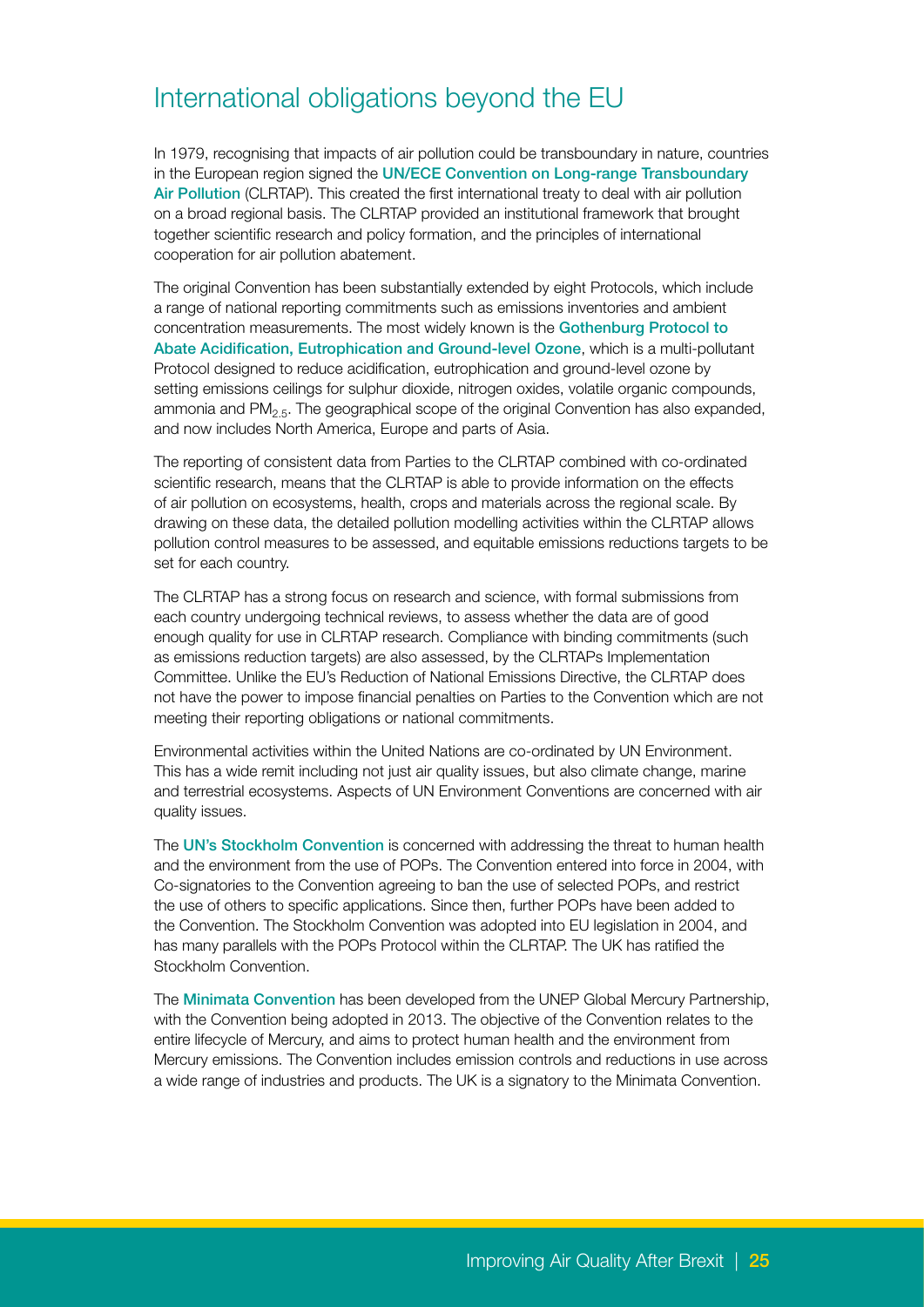### **Endnotes**

- 1. https://www.eea.europa.eu/highlights/improving-air-quality-in-european
- 2. http://www.euro.who.int/\_\_data/assets/pdf\_file/0006/189051/Health-effects-of-particulate-matter-final-Eng.pdf
- 3. http://www.parliament.uk/business/committees/committees-a-z/commons-select/environmental-auditcommittee/news-parliament-2017/governments-environmental-policy-michael-gove-evidence-17-19/
- 4. https://www.gov.uk/government/publications/air-quality-plan-for-nitrogen-dioxide-no2-in-uk-2017
- 5. United Nations Economic Commission for Europe
- 6. Formerly the United Nations Environment Programme or UNEP
- 7. Protocol to Abate Acidification, Eutrophication and Ground-level Ozone; http://www.unece.org/env/lrtap/multi\_h1.html
- 8. http://services.parliament.uk/bills/2017-19/europeanunionwithdrawal.html
- 9. https://www.gov.uk/government/uploads/system/uploads/attachment\_data/file/642869/Factsheets\_-\_ Environmental\_Protections.pdf
- 10. https://www.gov.uk/government/speeches/the-unfrozen-moment-delivering-a-green-brexit
- 11. https://www.ukela.org/content/doclib/320.pdf
- 12. https://www.gov.uk/government/publications/air-quality-plan-for-nitrogen-dioxide-no2-in-uk-2017
- 13. https://www.gov.uk/government/uploads/system/uploads/attachment\_data/file/633269/ air-quality-plan-overview.pdf
- 14. There are limits to the availability of Judicial review even in such cases, such as the need to have sufficient interest in the matter. There are also strict time limits.
- 15. https://www.gov.uk/government/uploads/system/uploads/attachment\_data/file/642869/ Factsheets - Environmental Protections.pdf
- 16. http://www.barcouncil.org.uk/media/575229/brexit\_paper\_22\_-\_environmental\_law.pdf
- 17. http://www.parliament.uk/business/committees/committees-a-z/commons-select/environmental-auditcommittee/news-parliament-2017/governments-environmental-policy-michael-gove-evidence-17-19/
- 18. https://www.ukela.org/content/doclib/316.pdf
- 19. Climate Change Act 2008, Schedule 1, 27(1)
- 20. Climate Change Act 2008, Article 39(1)
- 21. https://www.gov.uk/government/uploads/system/uploads/attachment\_data/file/69635/ pb13837-aqeg-fine-particle-matter-20121220.pdf
- 22. When assessed using the methodologies required by the Ambient Air Quality Directive
- 23. http://www.euro.who.int/\_\_data/assets/pdf\_file/0006/189051/Health-effects-of-particulate-matter-final-Eng.pdf
- 24. There are exceptions to this, for example in London and Scotland, but this depends on local or regional priorities.
- 25. https://www.gov.uk/government/publications/air-quality-plan-for-nitrogen-dioxide-no2-in-uk-2017
- 26. https://www.gov.uk/government/publications/air-quality-plan-for-nitrogen-dioxide-no2-in-uk-2017
- 27. The UK version was Best Available Techniques Not Entailing Excessive Cost (BATNEEC); the NEEC part is implied for the EU version.
- 28. http://eippcb.jrc.ec.europa.eu/
- 29. http://equaindex.com/
- 30. https://www.transportenvironment.org/publications/dieselgate-who-what-how
- 31. Including the equivalent legislation in Scotland, Wales and Northern Ireland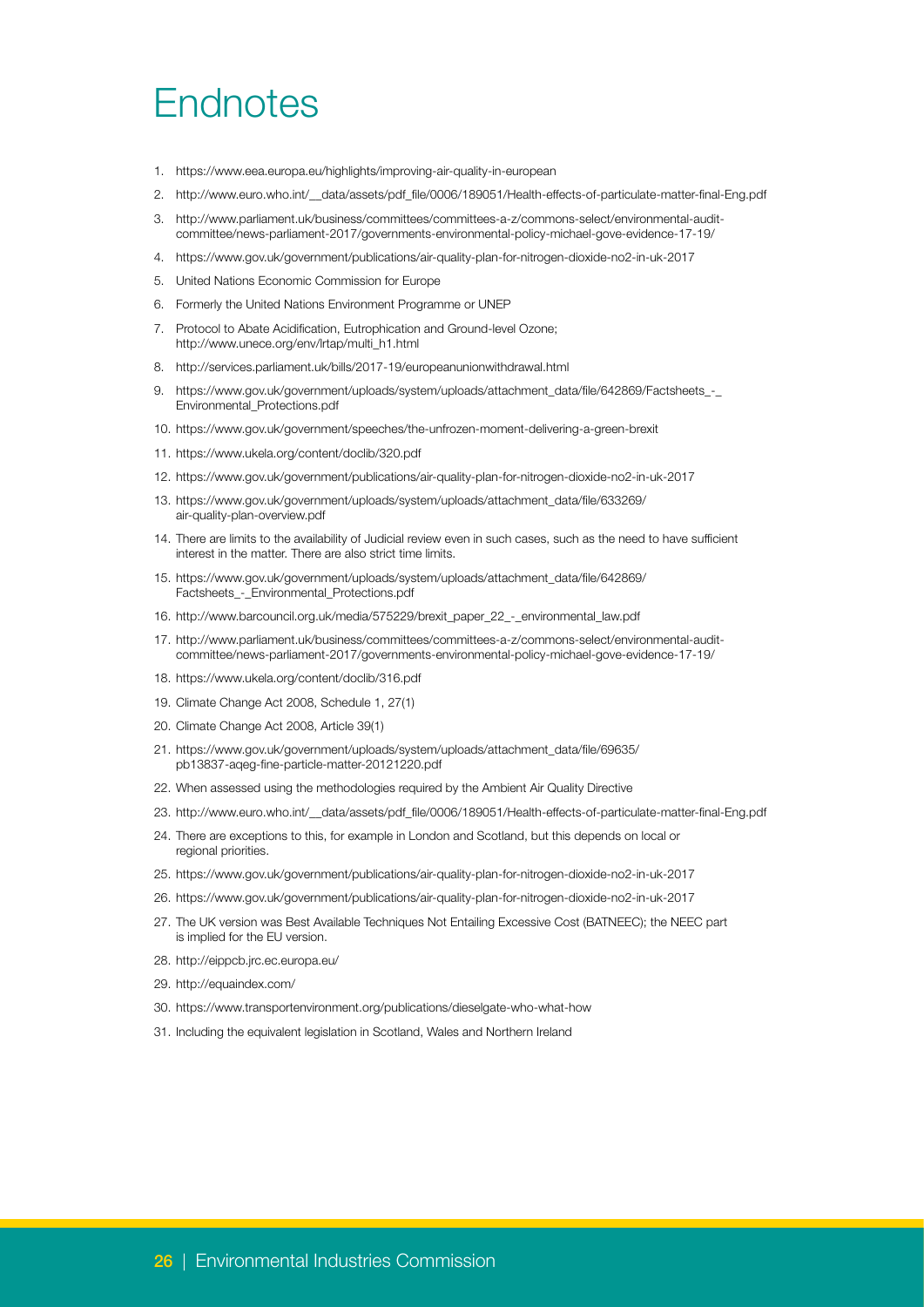